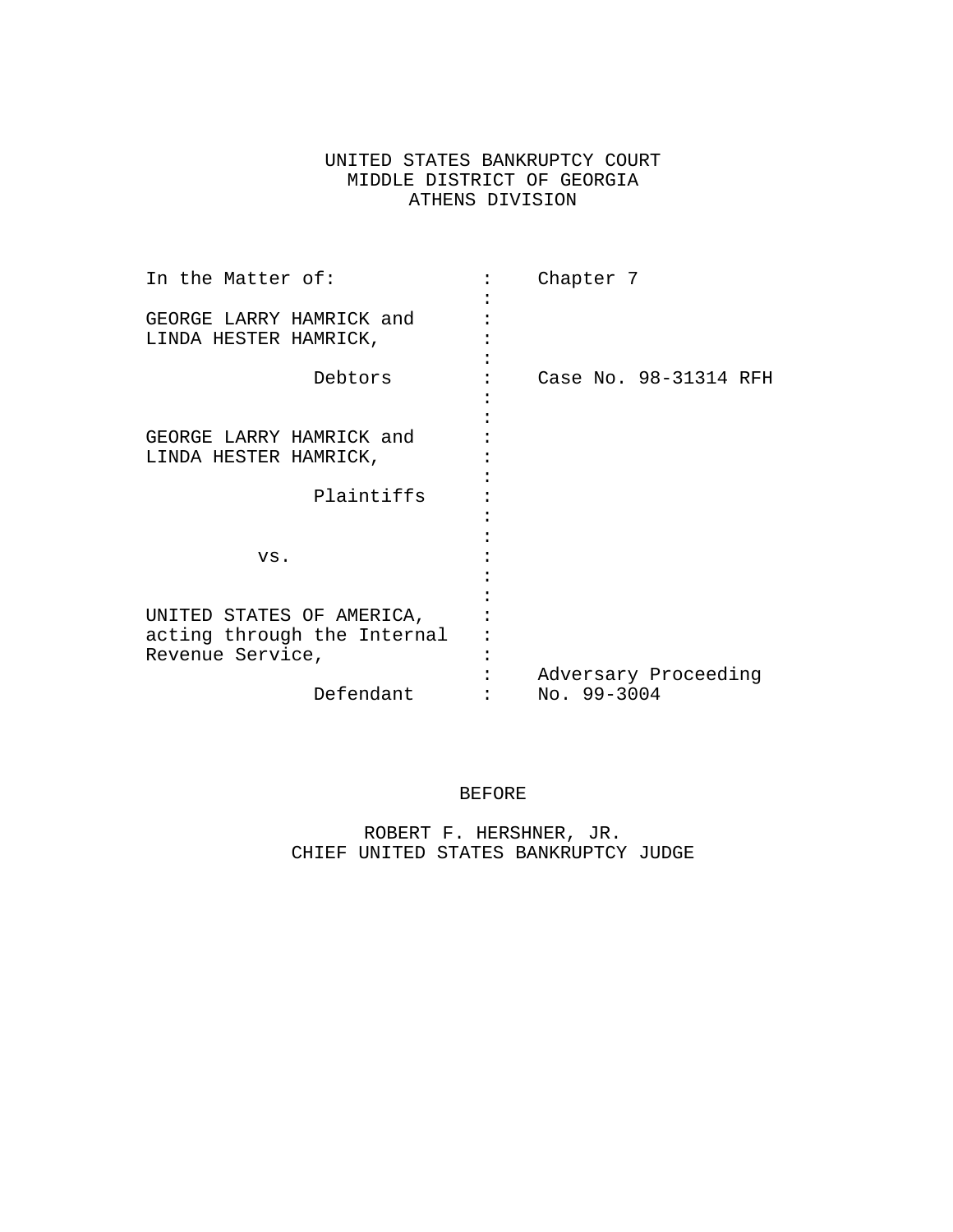### COUNSEL:

For Plaintiffs: ANNE M. BERNSTEIN 191 E. Broad Street, Suite 218 Athens, Georgia 30601 For Defendant: JANICE ROVNER FELDMAN Tax Division U.S. Department of Justice Post Office Box 14198 Ben Franklin Station Washington, D.C. 20044 BERNARD SNELL Post Office Box 1702 Macon, Georgia 31202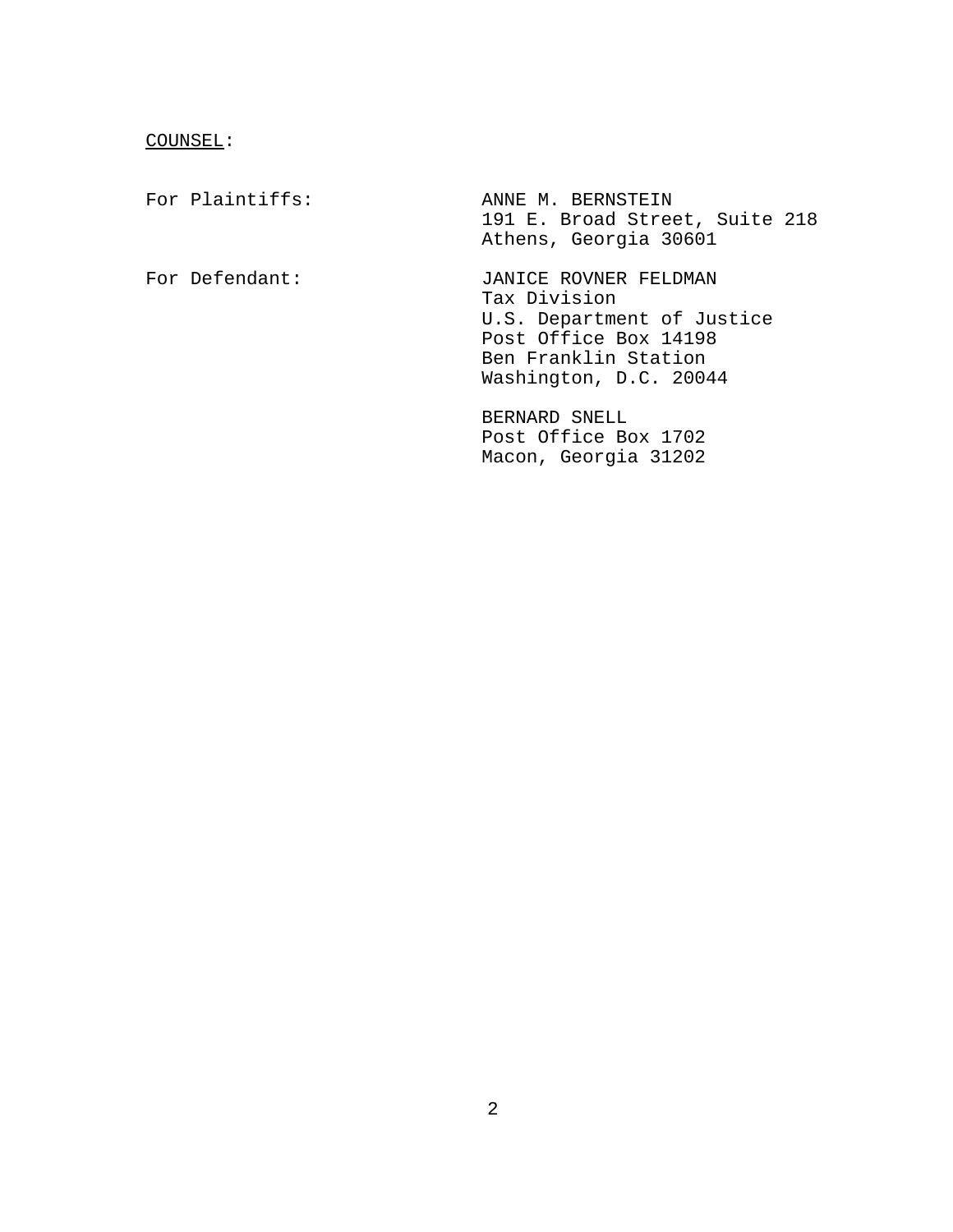#### **MEMORANDUM OPINION**

George Larry Hamrick and Linda Hester Hamrick, Plaintiffs, filed on January 19, 1999, a Complaint for Determination of Dischargeability of Debt. Plaintiffs filed on January 28, 1999, an amendment to their complaint. The United States of America, acting through the Internal Revenue Service, Defendant, filed its response on March 24, 1999. Defendant filed on June 22, 2000, an amendment to its response. A trial was held on June 23, 2000. $^1$  The Court, having considered the evidence presented and the arguments of counsel, now publishes this memorandum opinion.

### **FINDINGS OF FACT**

Plaintiffs have failed to pay in full their federal income tax obligations since the 1970s. Mrs. Hamrick testified that she did not remember how Plaintiffs' tax problems began. Plaintiffs sold their residence in Atlanta, Georgia, around 1980. Plaintiffs used the proceeds from the sale, some \$120,000, to satisfy in full their delinquent tax obligations. Plaintiffs also sold Dr. Hamrick's dental

<sup>1</sup> Plaintiffs and Defendant filed a Joint Stipulation of Facts on June 23, 2000.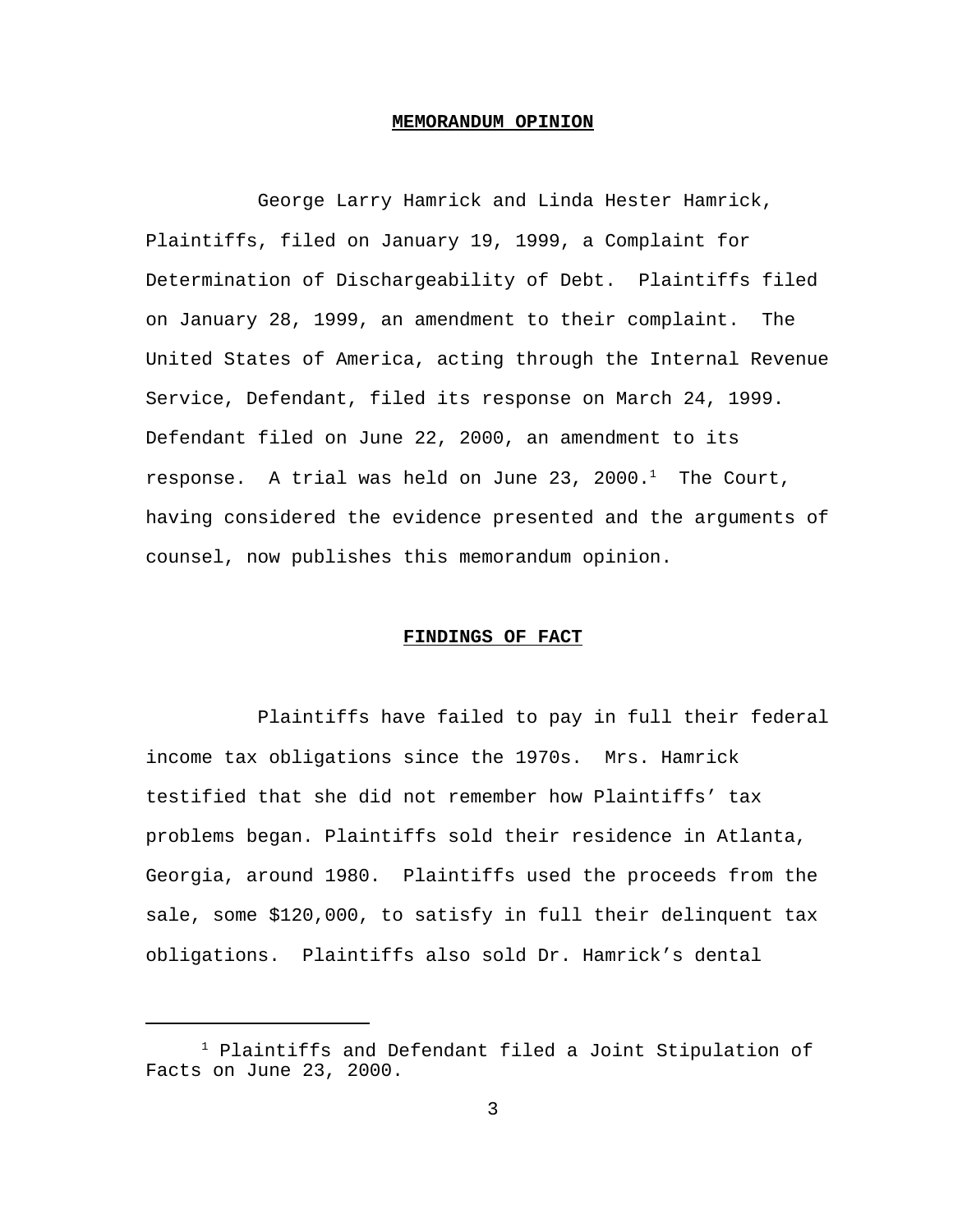practice in Atlanta.

Plaintiffs moved to Newton County, Georgia. They purchased a farm house and forty acres of realty ("the residence"). Plaintiffs lived in Newton County for some ten years. The economy in the area was very depressed, and Dr. Hamrick's dental practice in Newton County was not successful. Plaintiffs used the proceeds from the sale of Dr. Hamrick's dental practice in Atlanta to meet their living expenses.

Plaintiffs failed to pay their tax obligations in 1981, 1983, 1988, 1989, 1990, and 1991. Mrs. Hamrick testified that after moving to Newton County, Plaintiffs relied on an accountant friend to timely file their tax returns. Plaintiffs' friend, however, thought that Plaintiffs were timely filing their own returns. Mrs. Hamrick testified that Plaintiffs filed tax returns for several years "all at once." Defendant attempted to collect Plaintiffs' tax obligations. Mrs. Hamrick testified that she strongly resisted seeking bankruptcy relief until she was convinced that Plaintiffs had no other alternative.

Plaintiffs filed a petition under Chapter 7 of the Bankruptcy Code on March 20, 1991. The Bankruptcy Court for the Northern District of Georgia granted Plaintiffs a discharge on July 10, 1991. Plaintiffs' efforts to sell their residence in Newton County were not successful. A creditor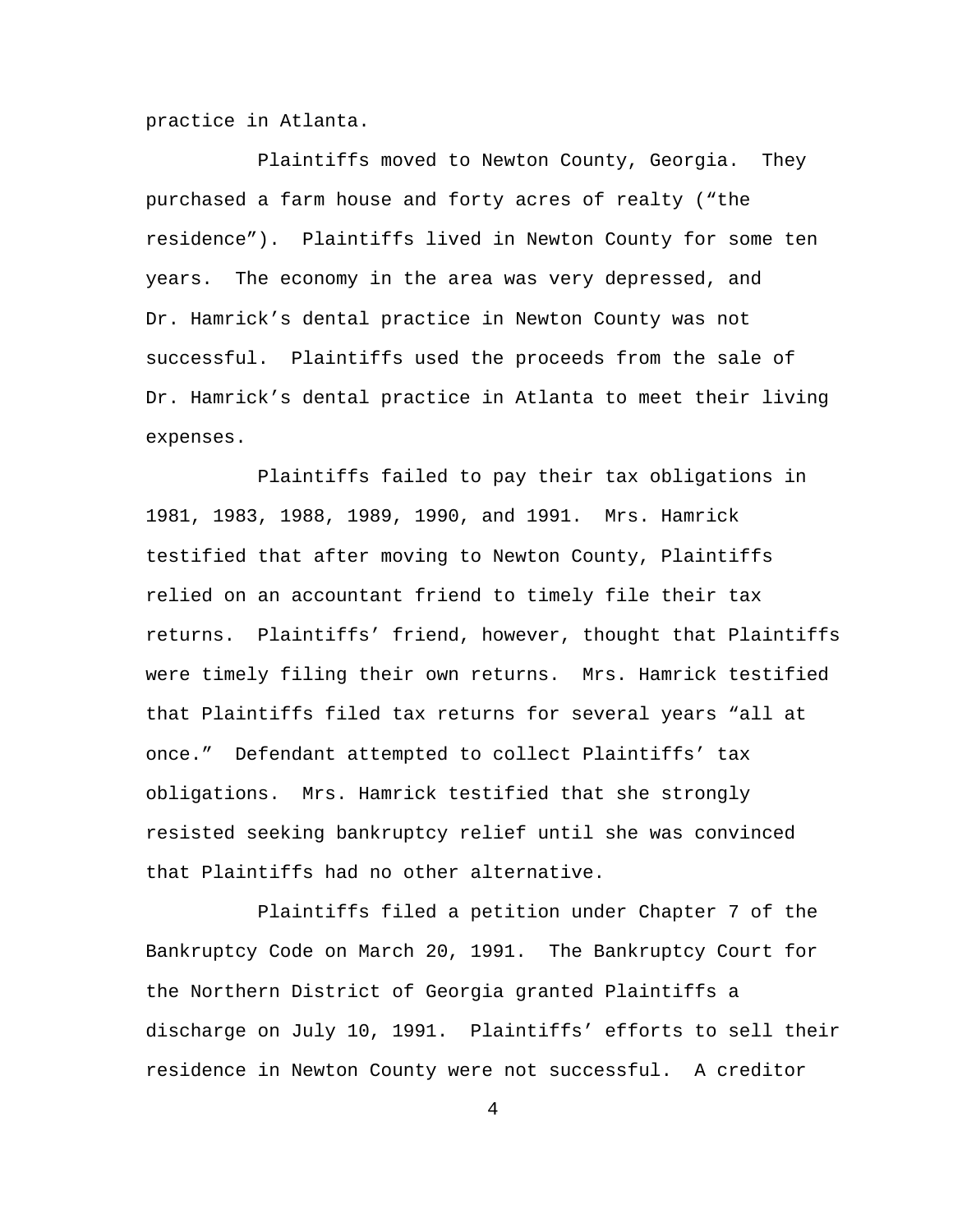foreclosed on Plaintiffs' residence in 1991.<sup>2</sup>

Plaintiffs moved to Athens, Georgia. Dr. Hamrick worked as an independent contractor for a group dental practice.

Plaintiffs testified that during a period of about five years, they attempted to negotiate with Defendant a compromise of their delinquent tax obligations. The negotiations occurred at times between 1991 and 1995. Plaintiffs and Defendant entered into an Installment Agreement dated February 3, 1995. Plaintiffs were to make monthly payments of \$600 toward their tax obligations for 1981 and 1983, which totaled \$103,424.44. Plaintiffs made thirteen monthly payments on the Installment Agreement.<sup>3</sup>

Plaintiffs made Offer[s]-In-Compromise on May 25, 1995, and September 13, 1995. Mrs. Hamrick testified that under the offers, Plaintiffs were to pay \$33,000 in a lump sum to satisfy their tax obligations. Defendant rejected Plaintiffs' Offer[s]-In-Compromise on February 16, 1996, and April 23, 1996. Defendant's representative testified that Defendant would not accept an Offer-In-Compromise unless the taxpayer was current on his tax obligations for the current year. Defendant's representative noted that Plaintiffs had a

 $^2$  Mrs. Hamrick testified that the foreclosure occurred about the same time as their bankruptcy filing.

 $3$  See Defendant's Exhibit No. 10, p. 2-3.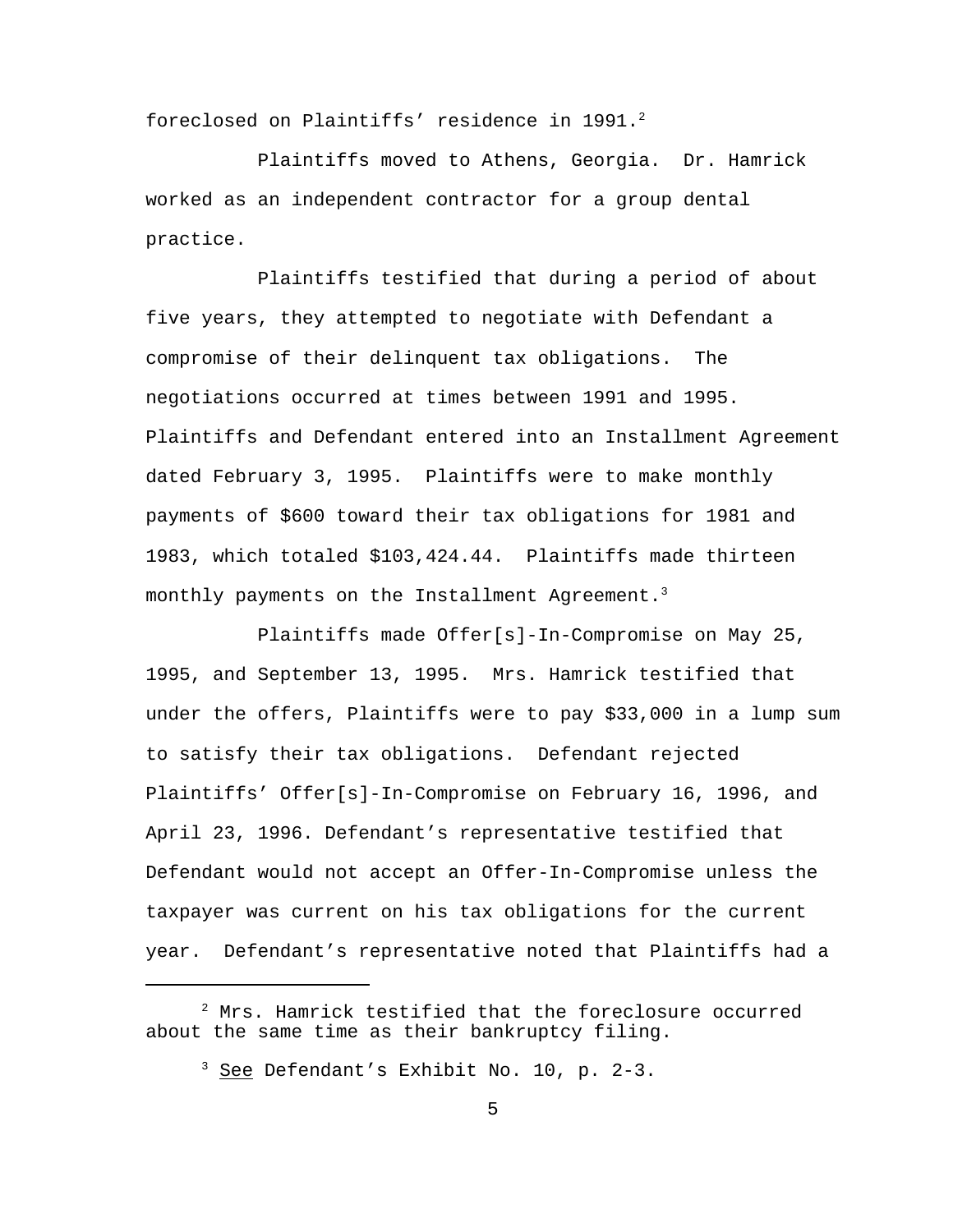history of failing to pay their taxes. Mrs. Hamrick testified that she believed that Defendant was "stringing along" Plaintiffs, which resulted in additional interest and penalties being added to their tax obligations.

Defendant sent a notice dated June 4, 1996, to Plaintiffs, advising that Defendant was canceling the Installment Agreement dated February 3, 1995. The notice provided, in part, as follows:

> DEFAULTED INSTALLMENT AGREEMENT– NOTICE OF INTENT TO LEVY

Re: Installment Agreement dated 2-3-95

 Our agreement with you says that we may withdraw your installment agreement and collect the entire amount of your tax liability "if our information shows that your ability to pay has changed significantly."

To prevent this action, within 30 days from the date of this letter your must:

> X pay your taxes, shown on the second page of this letter in full.

. . . .

. . . .

[The notice provided that Plaintiffs' tax obligations, including penalties and interest, totaled \$182,559.88]

Note for clarification: The Internal Revenue Service is canceling your Installment Agreement dated 2-3-95. It has been determined through information submitted with your proposed Offer in Compromise that monthly payments of \$2168.00/per month can be made. Therefore, it is our intent to increase/revise the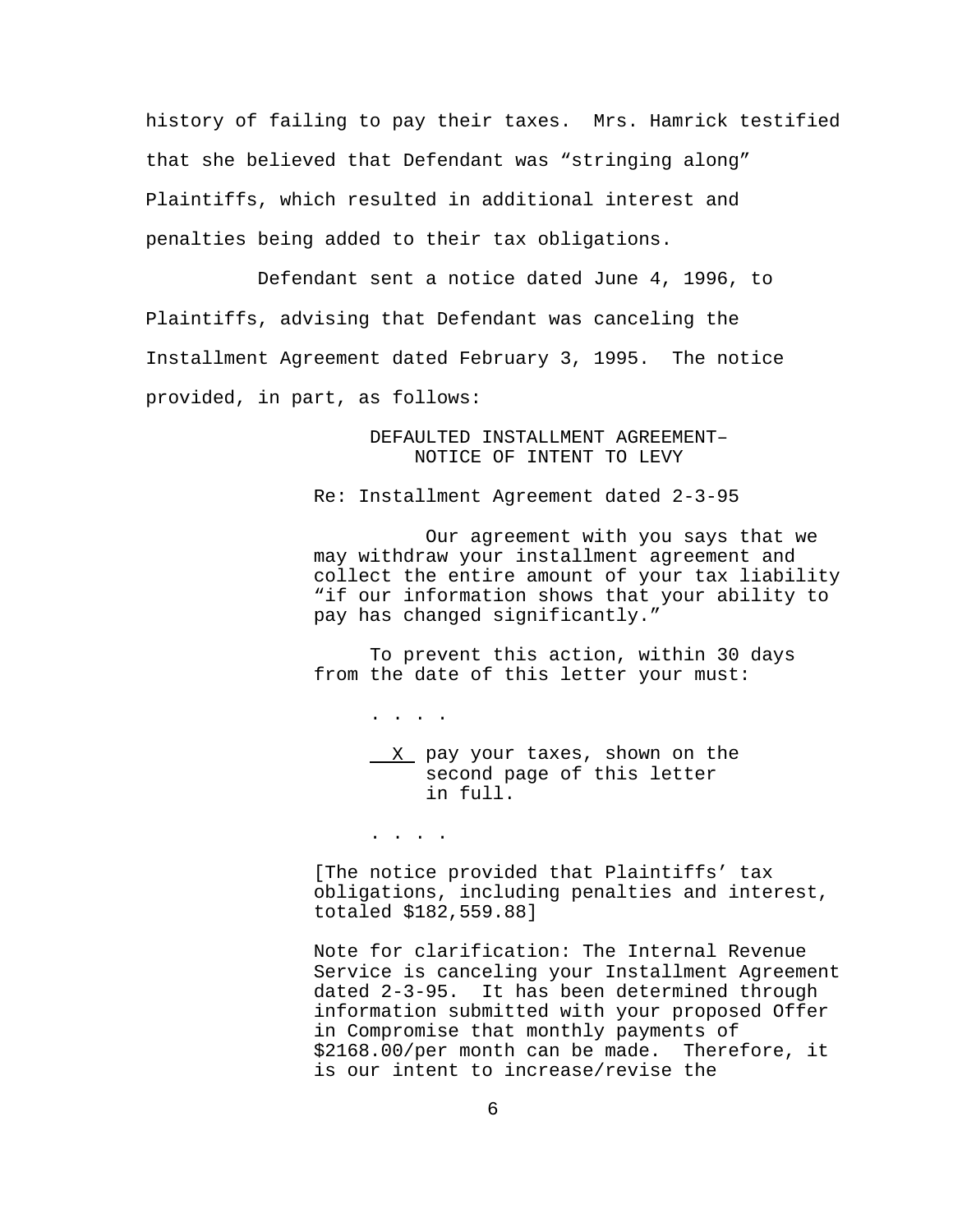Installment Agreement reflecting the new monthly amount. This can be accomplished by initiating a new Installment Agreement for the \$2168/mo beginning July 1996.

Plaintiffs sought bankruptcy relief a second time by filing a petition under Chapter 13 of the Bankruptcy Code on June 21, 1996. Plaintiffs listed only three creditors on their bankruptcy schedules. $4$  Plaintiffs testified that they made their Chapter 13 plan payments. Plaintiffs testified that they did not remember why their Chapter 13 case was dismissed on April 22, 1997.

Defendant issued on August 4, 1997, a Notice of Levy on Wages, Salary, and Other Income ("wage levy"). The wage levy was sent to Dr. Hamrick's employer. The wage levy asserted that Plaintiffs owed \$284,318.18 in taxes, penalties, and interest from 1981 through 1995. Mrs. Hamrick testified that a wage levy for over \$300,000 was sent to her employer. Mrs. Hamrick testified that her annual salary at that time was \$36,000.

Plaintiffs, in response to the wage levies, sought bankruptcy relief a third time by filing a petition under Chapter 13 of the Bankruptcy Code on August 14, 1997. Plaintiffs listed only four creditors in their bankruptcy

<sup>4</sup> Plaintiffs listed obligations owed to Defendant (\$239,000), the Georgia Department of Revenue (\$16,501), and Discover Card (\$4,000).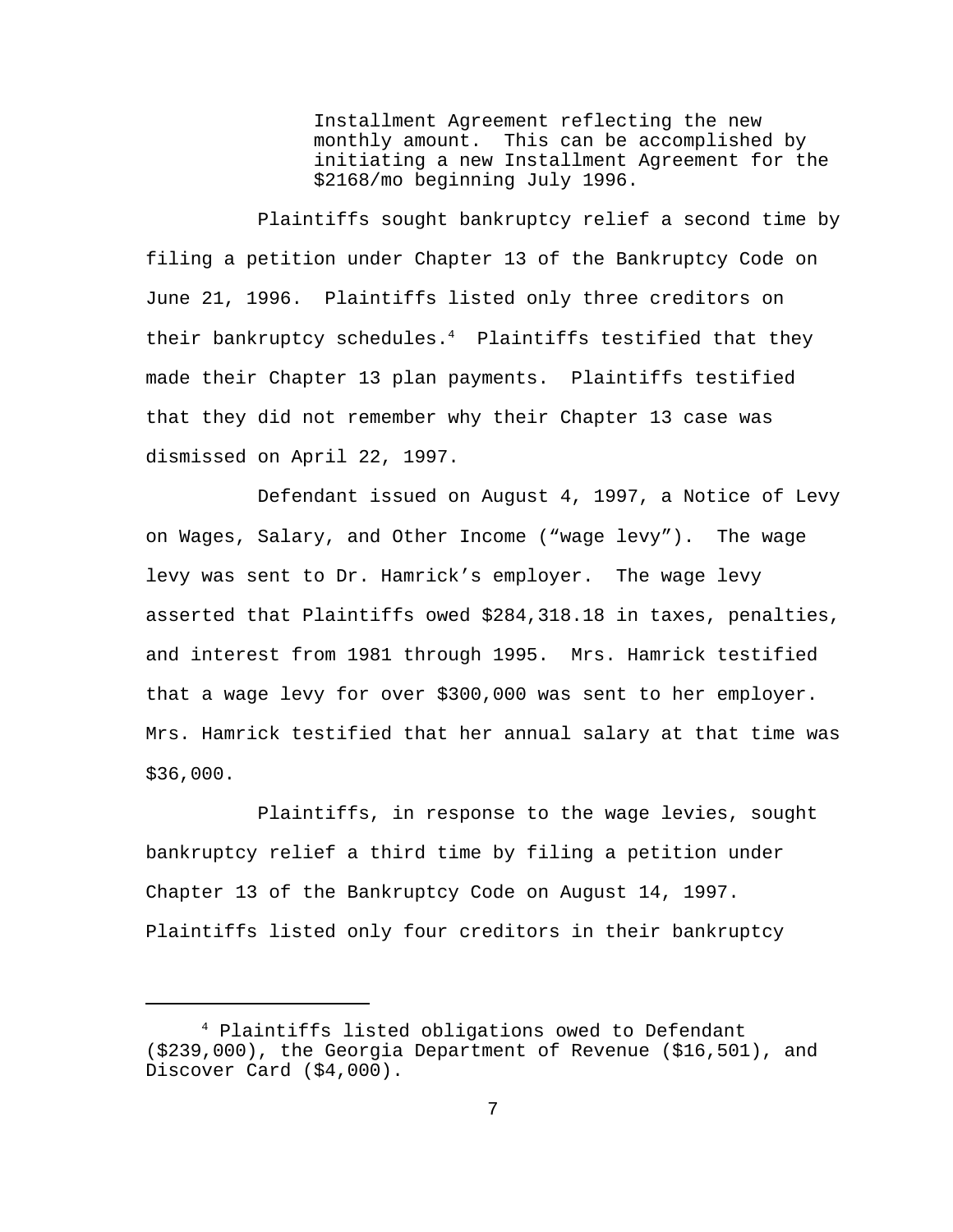schedules.<sup>5</sup> Plaintiffs testified that they made their Chapter 13 plan payments. Plaintiffs testified that they did not remember why their Chapter 13 case was dismissed on June 29, 1998.

Defendant sent on September 22, 1998, a wage levy to Mrs. Hamrick's employer. The wage levy asserted that Plaintiffs owed \$345,826.81 in taxes, interest, and penalties from 1981 through 1995.

Plaintiffs, in response to the wage levy, sought bankruptcy relief a fourth time by filing a petition under Chapter 7 of the Bankruptcy Code on October 8, 1998.<sup>6</sup>

Defendant concedes that Plaintiffs' tax obligations for 1991 and prior years are dischargeable in bankruptcy.<sup>7</sup> These obligations, including penalties and interest, total \$230,395.23.<sup>8</sup>

Plaintiffs concede that their tax obligations for 1995, 1996, and 1998 are nondischargeable.<sup>9</sup> These

<sup>8</sup> See Defendant's Exhibit No. 14.

<sup>9</sup> Plaintiffs do not owe any tax obligations for 1997.

<sup>5</sup> Plaintiffs listed obligations owed to Defendant (\$315,273), the Georgia Department of Revenue (\$23,243), Discover Card (\$4,000), and Birchmore, Inc. (\$1,500).

 $6$  Plaintiffs listed the same creditors and obligations on the schedules in their 1997 and 1998 bankruptcy cases.

<sup>&</sup>lt;sup>7</sup> See Defendant's Trial Memorandum, p. 7 (filed June 21, 2000).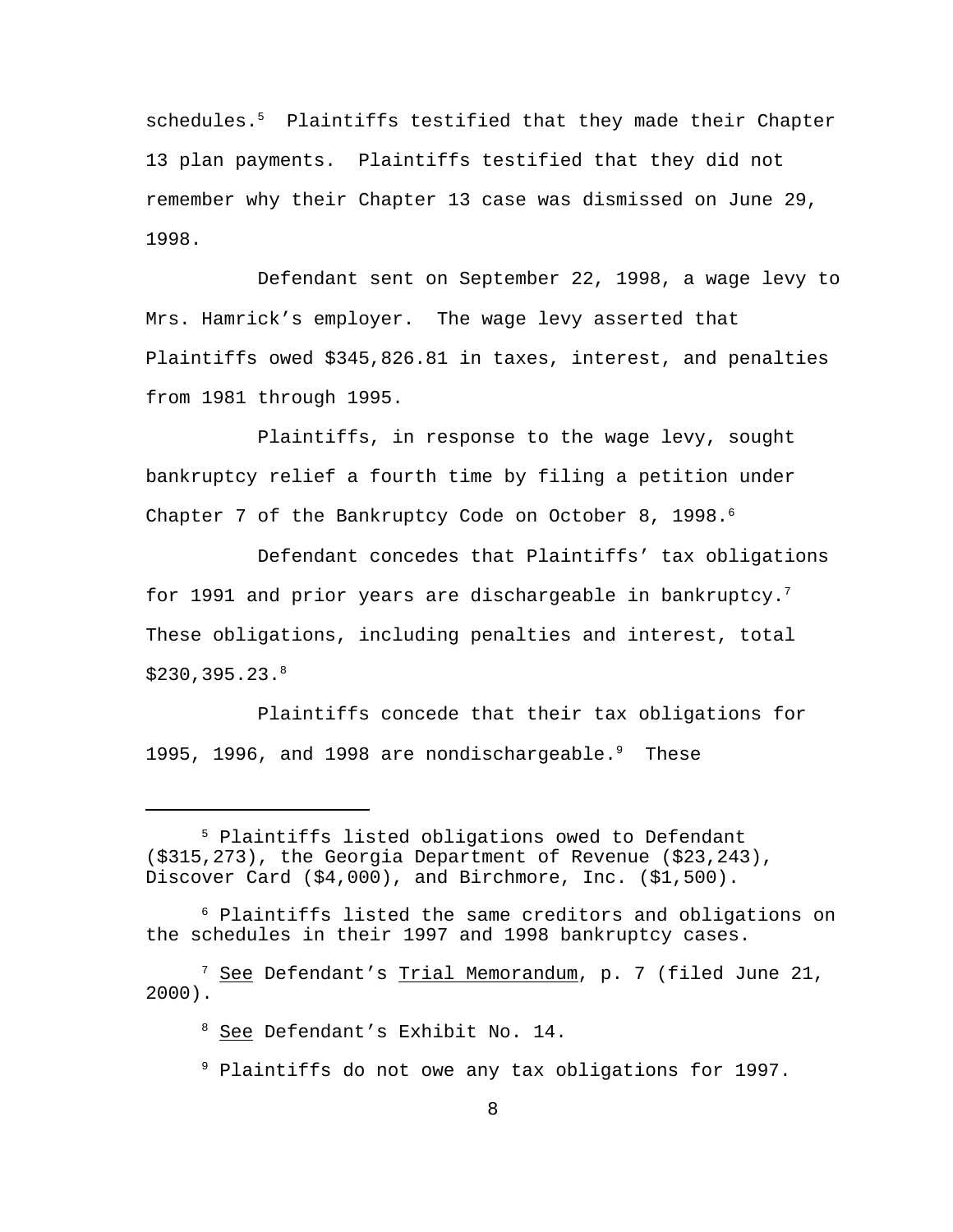obligations, including penalties and interest, total \$77,453.78. Mrs. Hamrick testified that Plaintiffs will be able to pay these obligations and will also be able to pay their current tax obligations.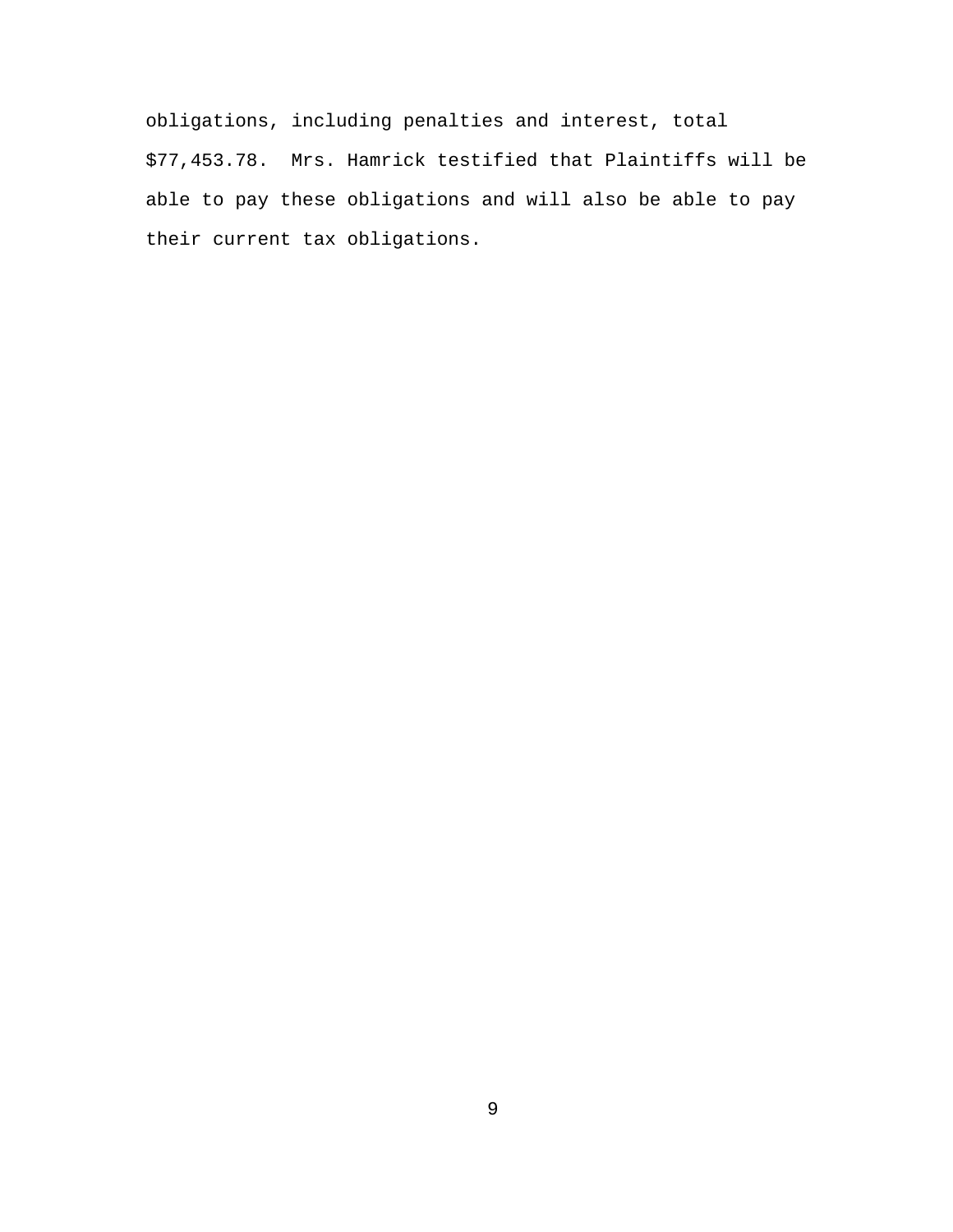Plaintiffs had not filed their 1999 tax return at the time of trial. $10$  Plaintiffs made withholding and quarterly payments on their 1999 tax obligations.

Plaintiffs and Defendant dispute the dischargeability of Plaintiffs' tax obligations for 1992, 1993, and 1994. Plaintiffs' obligations for those years, as of June 20, 2000, were as follows:

| Tax<br>Year          | Assessed Tax, $11$<br>Penalties, and<br>Interest    | + Accrued Penalties<br>and Interest                 | Total<br>$\mathbf{r} = \mathbf{r}$                    |
|----------------------|-----------------------------------------------------|-----------------------------------------------------|-------------------------------------------------------|
| 1992<br>1993<br>1994 | \$17,690.90<br>9,310.95<br>25,104.12<br>\$52,105.97 | \$17,070.54<br>7,807.60<br>16,676.59<br>\$41,554.73 | \$34,761.44<br>17, 118.55<br>41,780.71<br>\$93,660.70 |

The due dates, including extensions, for Plaintiffs' tax returns were as follows:  $(1)$  1992 - August 15, 1993;  $(2)$ 1993 - April 15, 1994; and (3) 1994 - August 15, 1995.

Defendant concedes that Plaintiffs did not act in bad faith or attempt to evade Defendant's collection actions. Plaintiffs filed their tax returns for all years from 1981 through 1998.<sup>12</sup> Mrs. Hamrick testified that Plaintiffs' tax

<sup>&</sup>lt;sup>10</sup> Plaintiffs received an extension until August 15, 2000, in order to file their 1999 tax return.

 $11$  See Defendant's Exhibit No. 14. The evidence presented does not list separately the amount of the underlying tax obligations.

<sup>&</sup>lt;sup>12</sup> Some tax returns were filed late.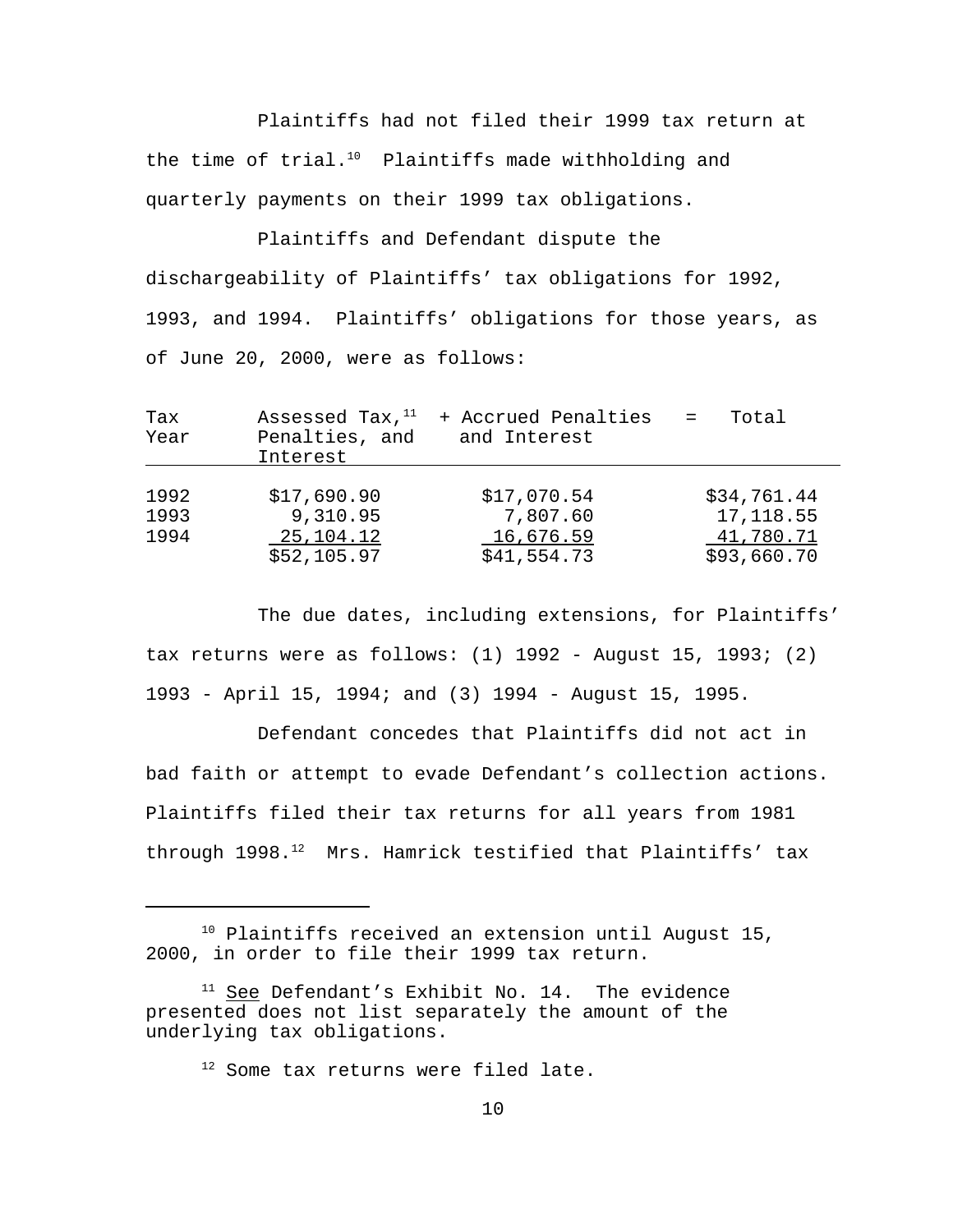returns were accurate and that Defendant never contended that their tax returns were fraudulent. Defendant used Plaintiffs' tax returns to determine the amount of Plaintiffs' tax obligations. Simply stated, Plaintiffs filed accurate tax returns, but failed to pay some of their tax obligations.

Dr. Hamrick is sixty-one years old. He has been a dentist for thirty-six years. Dr. Hamrick opened a solo dental practice in August of 1999.<sup>13</sup> Dr. Hamrick has a number of health problems, including diabetes and high blood pressure. Dr. Hamrick testified that his medication causes blurred vision, hearing loss, and lethargy.<sup>14</sup>

Plaintiffs' children are twenty-three and twentyfive years old. Mrs. Hamrick sometimes worked part time while raising Plaintiffs' children. Mrs. Hamrick began full-time

<sup>&</sup>lt;sup>13</sup> Dr. Hamrick was an independent contractor in a group dental practice for several years prior to August of 1999.

<sup>&</sup>lt;sup>14</sup> Lethargy means abnormal drowsiness. Webster's Third New International Dictionary 1298 (1986).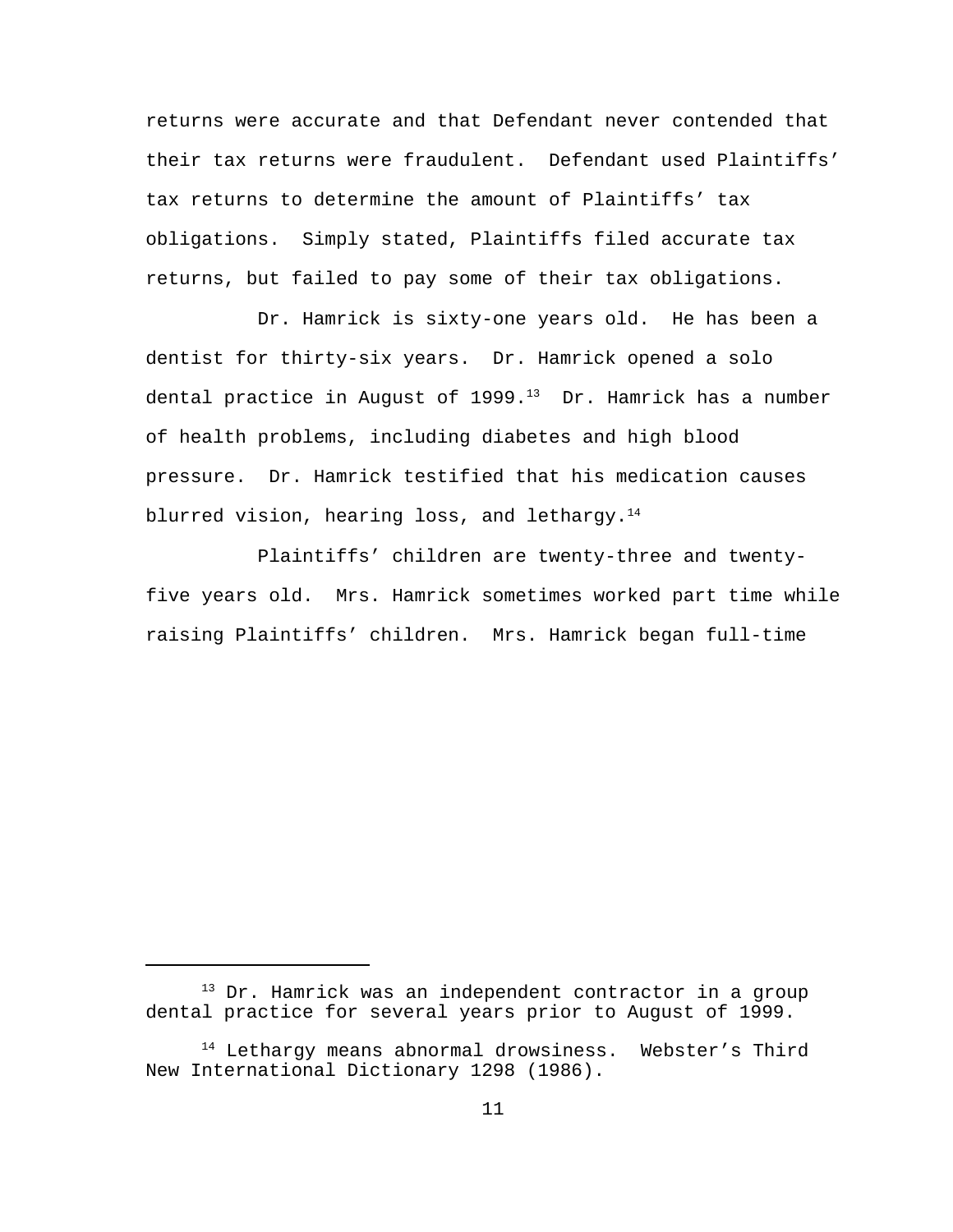employment in September of 1997. Her current annual salary is \$60,000.

Mrs. Hamrick testified that each of Plaintiffs' bankruptcies were filed in response to Defendant's collection actions. Mrs. Hamrick testified that Plaintiffs' tax obligations for 1992, 1993, and 1994 should be dischargeable for the following reasons: (1) Mrs. Hamrick believes that Plaintiffs tried their best, and in good faith, to reach an offer and compromise to deal with their tax obligations; (2) Mrs. Hamrick believes that Defendant was stringing Plaintiffs along for several years during the negotiations; and (3) Mrs. Hamrick believes that most of Plaintiffs' tax obligations for 1992, 1993, and 1994 are for interest and penalties that would not have accrued except for Defendant's actions during the negotiations.

|      | Tax Year Return Due | Number of Days Until<br>Second Bankruptcy Case<br>Filed on June 21, 1996 |
|------|---------------------|--------------------------------------------------------------------------|
| 1992 | $8 - 15 - 1993$     | 1,041                                                                    |
| 1993 | $4 - 15 - 1994$     | 798                                                                      |
| 1994 | $8 - 15 - 1995$     | 311                                                                      |

DUE DATES, INCLUDING EXTENSIONS, FOR PLAINTIFFS' TAX RETURNS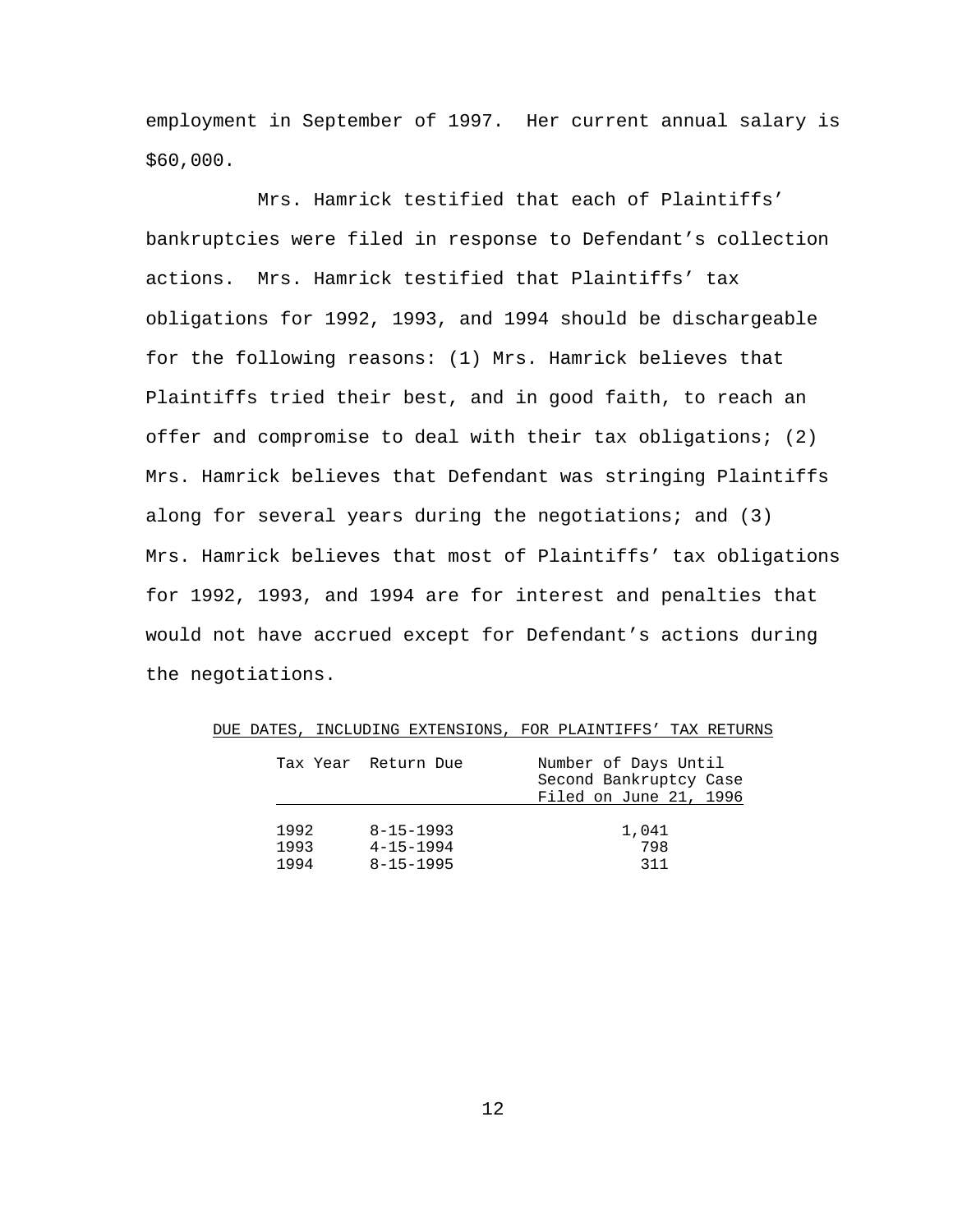| Bankruptcy<br>Case   | Petition<br>Date | Date Case<br>Dismissed | Number of Days Defendant<br>Had to Collect Before<br>Plaintiffs Filed Their<br>Next Bankruptcy Petition |
|----------------------|------------------|------------------------|---------------------------------------------------------------------------------------------------------|
|                      |                  |                        |                                                                                                         |
| Chapter 13 6-21-1996 |                  | $4 - 22 - 1997$        | 114                                                                                                     |
| Chapter 13 8-14-1997 |                  | $6 - 29 - 1998$        | 101                                                                                                     |
| Chapter 7 10-8-1998  |                  | Case is Active         | NA                                                                                                      |
|                      |                  | Total                  | 215                                                                                                     |

ADDITIONAL TIME THAT DEFENDANT HAD TO COLLECT FROM PLAINTIFFS

Thus, Defendant had a total of 1,256 days (i.e. 1,041 days plus 215 days) to collect Plaintiffs' 1992 tax obligations prior to the filing of Plaintiffs' current Chapter 7 bankruptcy petition. Defendant had a total of 1,013 days (i.e. 798 days plus 215 days) to collect Plaintiffs' 1993 tax obligations. Defendant had a total of 526 days (i.e. 311 days plus 215 days) to collect Plaintiffs' 1994 tax obligations.

#### **CONCLUSIONS OF LAW**

Plaintiffs contend that their obligations for taxes, interest, and penalties for 1992, 1993, and 1994 are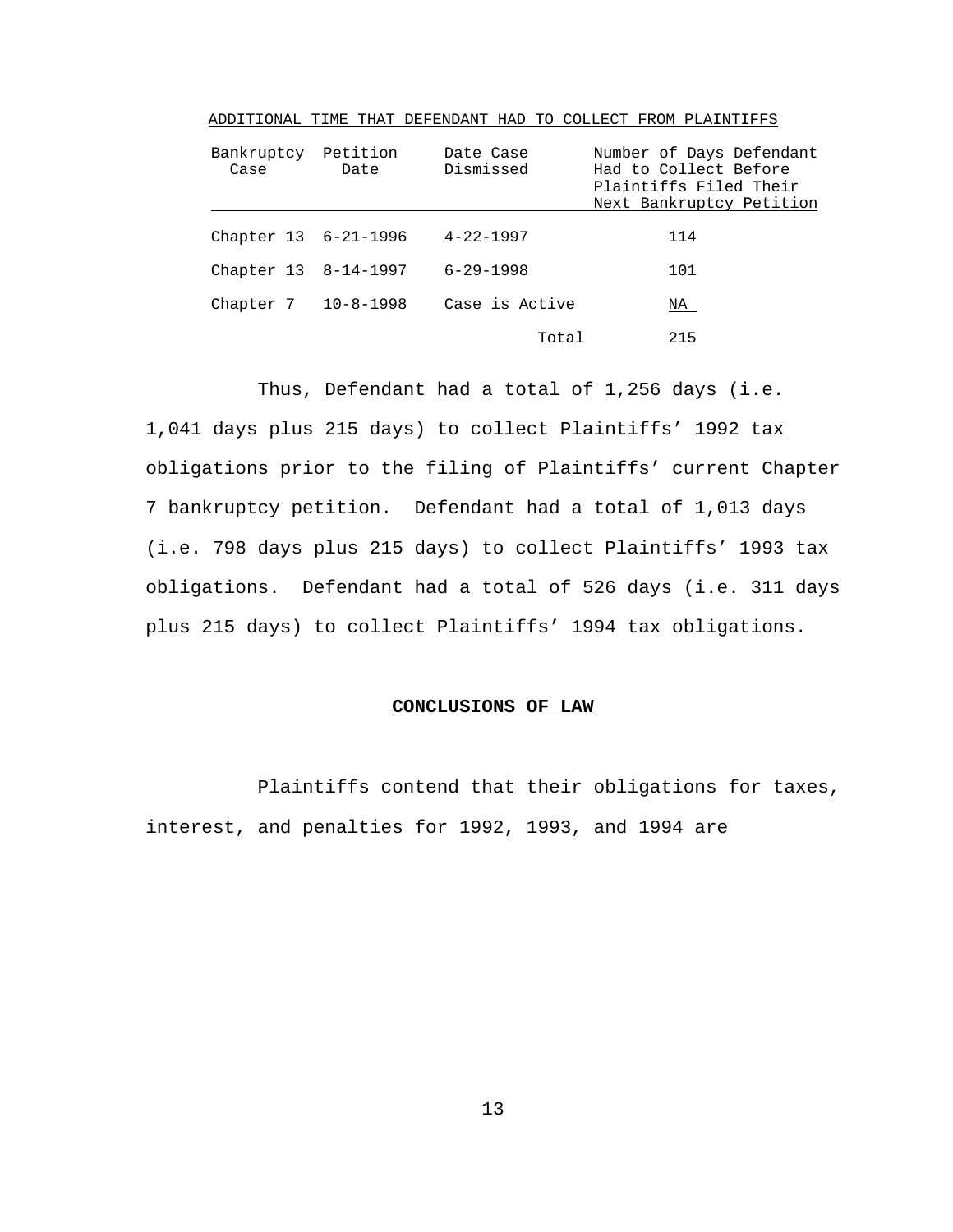dischargeable in bankruptcy. Section 523(a)(1)(A) and (7) of the Bankruptcy Code<sup>15</sup> provides as follows:

#### **§ 523. Exceptions to discharge**

 (a) A discharge under section 727, 1141, 1228(a), 1228(b), or 1328(b) of this title does not discharge an individual debtor from any debt–

(1) for a tax or a customs duty–

 (A) of the kind and for the periods specified in section 507(a)(2) or 507(a)(8) of this title, whether or not a claim for such tax was filed or allowed;

. . . .

 (7) to the extent such debt is for a fine, penalty, or forfeiture payable to and for the benefit of a governmental unit, and is not compensation for actual pecuniary loss, other than a tax penalty–

> (A) relating to a tax of a kind not specified in paragraph (1) of this subsection; or

 (B) imposed with respect to a transaction or event that occurred before three years before the date of the filing of the petition;

11 U.S.C.A. § 523(a)(1)(A), (7) (West 1993 & Supp. 2000).

Section  $507(a)(8)(A)(i)$  and (G) of the Bankruptcy Code<sup>16</sup> provides as follows:

# **§ 507. Priorities**

 $15$  11 U.S.C.A. § 523(a)(1)(A), (7) (West 1993 & Supp. 2000).

 $16$  11 U.S.C.A. § 507(a)(8)(A)(i), (G) (West Supp. 2000).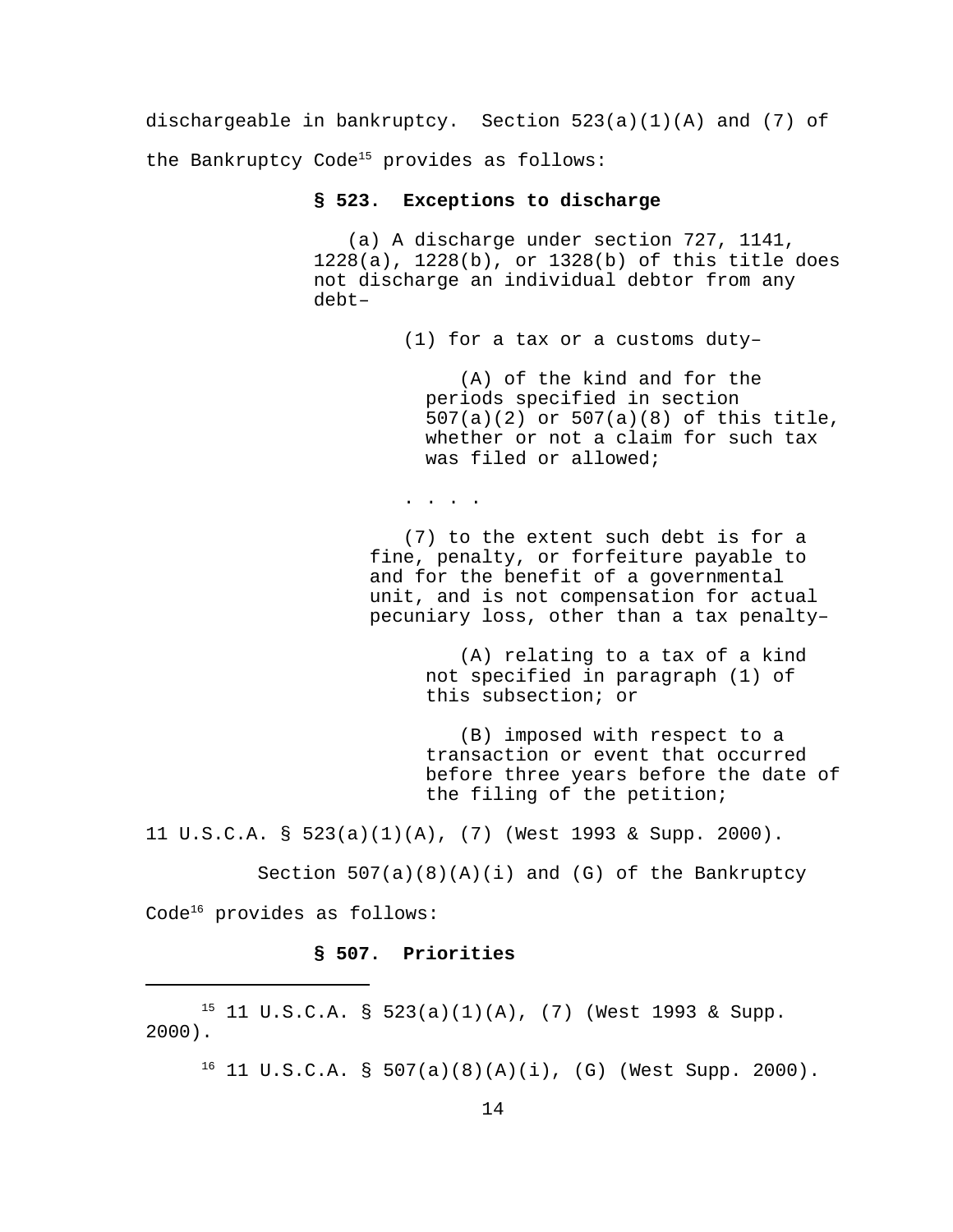(a) The following expenses and claims have priority in the following order:

. . . .

 (8) Eighth, allowed unsecured claims of governmental units, only to the extent that such claims are for–

> (A) a tax on or measured by income or gross receipts–

> > (i) for a taxable year ending on or before the date of the filing of the petition for which a return, if required, is last due, including extensions, after three years before the date of the filing of the petition;

. . . .

. . . .

 (G) a penalty related to a claim of a kind specified in this paragraph and in compensation for actual pecuniary loss.

11 U.S.C.A. § 507(a)(8)(A)(i), (G) (West Supp. 2000).

In <u>Wood v. United States (In re Wood)</u>, 17 the

Eleventh Circuit Court of Appeals stated:

Sections  $523(a)(1)$  and  $507(a)[8](A)$  reflect a two-fold government interest. First, the Government has an interest in decreasing the number of delinquent income tax filers, and the sections encourage a prompt investigation of such filers. Presumably, the vigorous pursuit of delinquent filers, combined with substantial civil and criminal penalties, discourages the late filing of returns. Second, and perhaps more importantly, the Government has an interest in maximizing the period allowed for

 $17$  866 F.2d 1367 (11<sup>th</sup> Cir. 1989).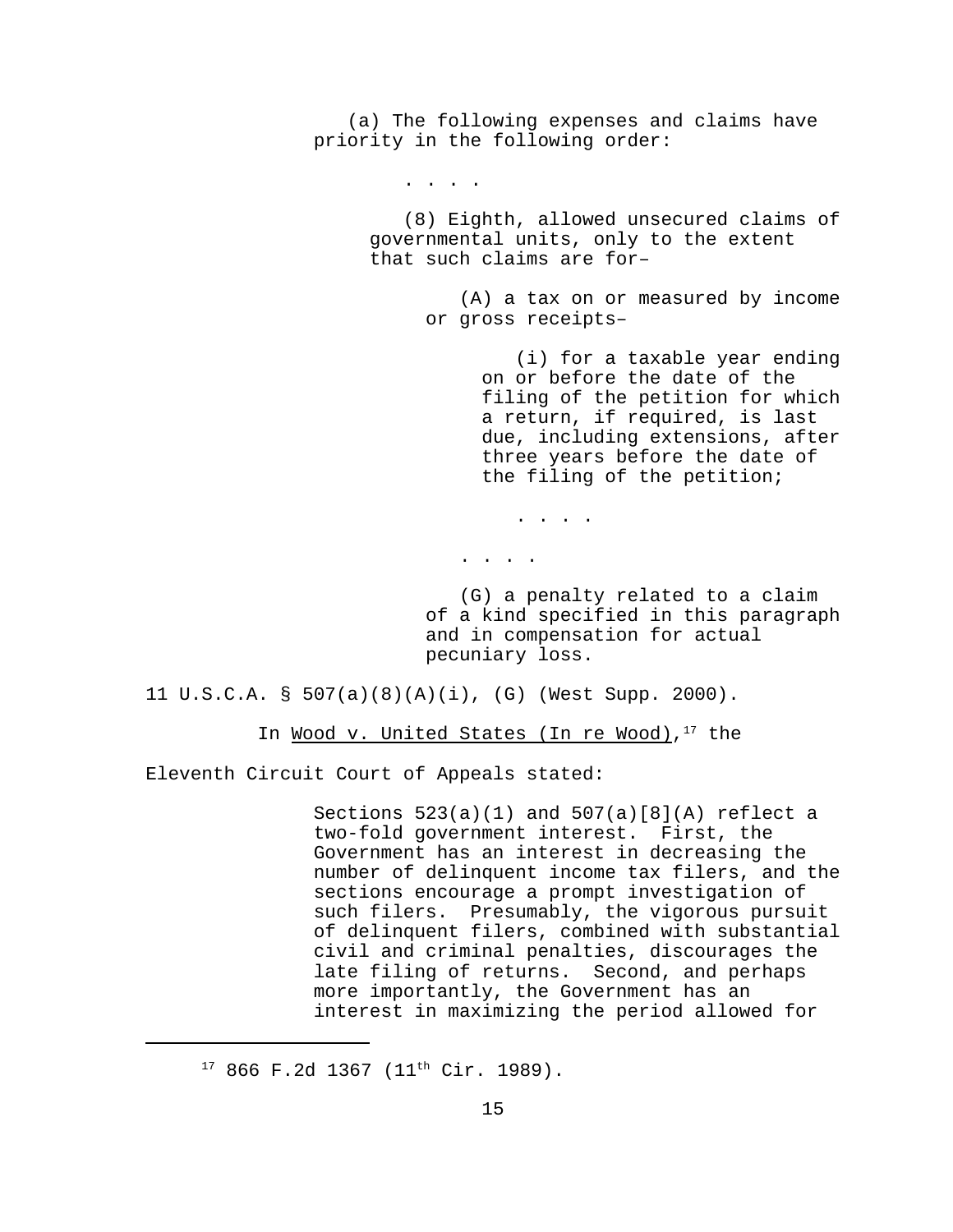auditing returns and collecting taxes. In establishing the priority and discharge provisions of the Code, Congress recognized the IRS' status as an involuntary creditor and need to have a reasonable period of time within which to collect taxes. The three-year time period embodied in section 507(a)[8](A) reflects the "reasonable" period of time the IRS is allotted to audit the return and collect taxes.

866 F.2d at 1371.

Under section  $523(a)(1)$ , a claim for income taxes is entitled to priority and is nondischargeable if the due date, including extensions, of the tax return is less than three years prior to the date of the bankruptcy filing.

Prepetition interest is nondischargeable if the underlying tax is nondischargeable. Prepetition interest is entitled to the same priority as the underlying tax. Bates v. United States (In re Bates), 974 F.2d 1234, 1237 (10th Cir. 1992); Jones v. United States (In re Garcia), 955 F.2d 16 (5th Cir. 1992); In re Larson, 862 F.2d 112, 119 (7th Cir. 1988).

"A tax penalty is discharged if the tax to which it relates is discharged (in the precise terms of the statute, not nondischargeable) or if the transaction or event giving rise to the penalty occurred more than three years prior to the filing of the bankruptcy petition." Burns v. United States (In re Burns), 887 F.2d 1541, 1544 (11th Cir. 1989).

The "transaction or event" is the due date of the tax return. Stoll v. Internal Revenue Service (In re Stoll),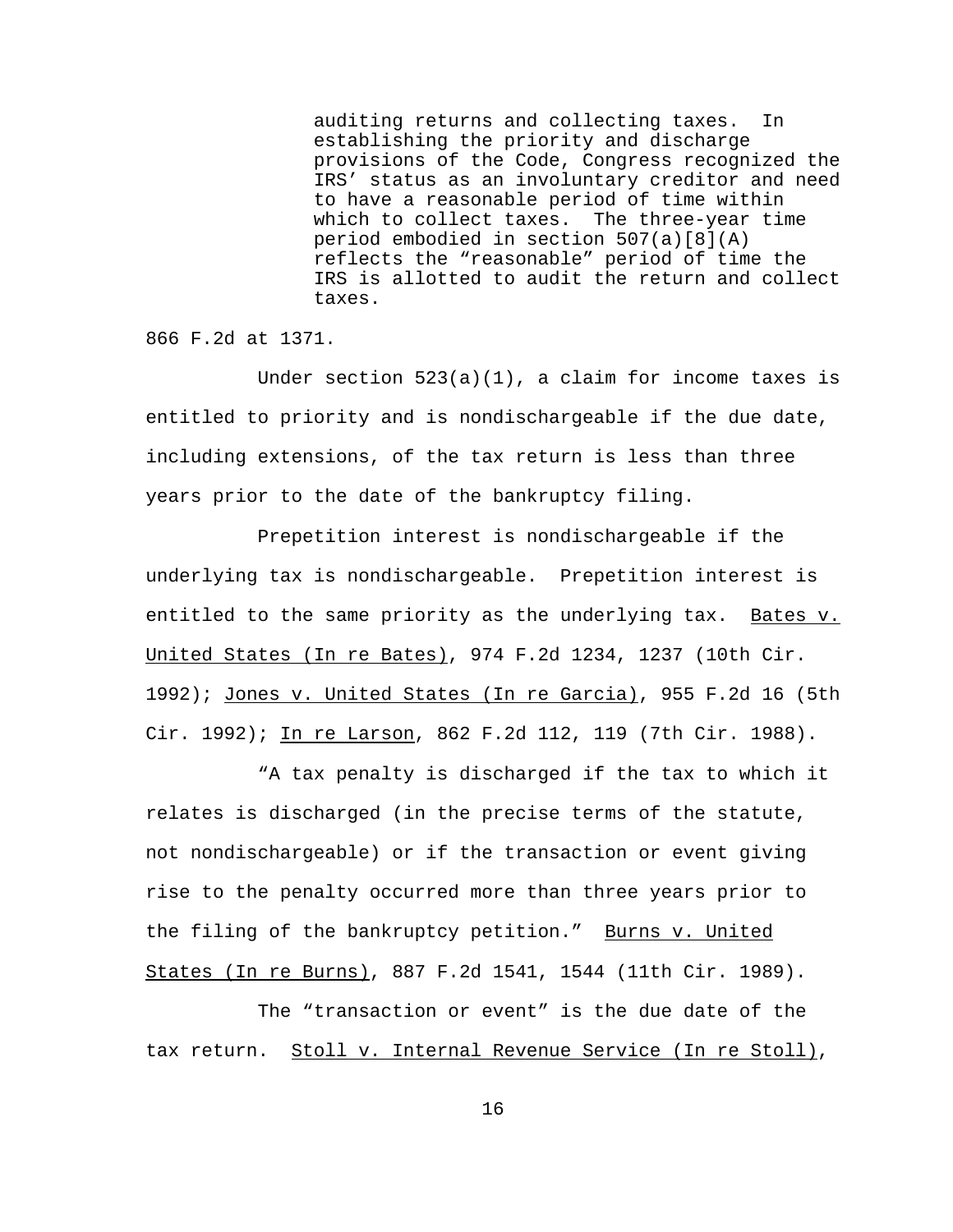132 B.R. 782, 786-87 (Bankr. N.D. Ga. 1990).

Plaintiffs filed their current Chapter 7 bankruptcy petition on October 8, 1998. Plaintiffs' bankruptcy petition was filed more than three years after the due dates for their tax returns for 1992, 1993, and 1994. Plaintiffs filed two Chapter 13 bankruptcy cases during the three-year period. Defendant contends the three-year priority period of section 523(a)(1) should be tolled during the pendency of Plaintiffs' prior Chapter 13 bankruptcy cases. The Eleventh Circuit has held that the three-year priority period may be tolled, where appropriate.

In <u>Morgan vs. United States (In re Morgan)</u>, <sup>18</sup> the Eleventh Circuit stated:

> As a result, we conclude that 11 U.S.C. § 105(a) is broad enough to permit a bankruptcy court, exercising its equitable powers, to toll the three-year priority period, where appropriate, during the pendency of a debtor's prior bankruptcy proceeding.

> "Interpreting [the Bankruptcy Code] literally would allow a debtor to create an 'impenetrable refuge' by filing a bankruptcy petition, waiting for [§ 507(a)(8)'s] priority periods to expire, and then dismissing the case and refiling shortly thereafter." In re West, 5 F.3d 423, 426 (9th Cir. 1993) (citing In re Florence, 115 B.R. 109, 111 (Bankr. S.D. Ohio 1990)). Due to congressional intent, which favors allowing the government sufficient time to collect taxes, and the fear that taxpayers may abuse the bankruptcy process in order to avoid paying taxes, we hold that the equities

 $18$  182 F.3d 775 (11<sup>th</sup> Cir. 1999).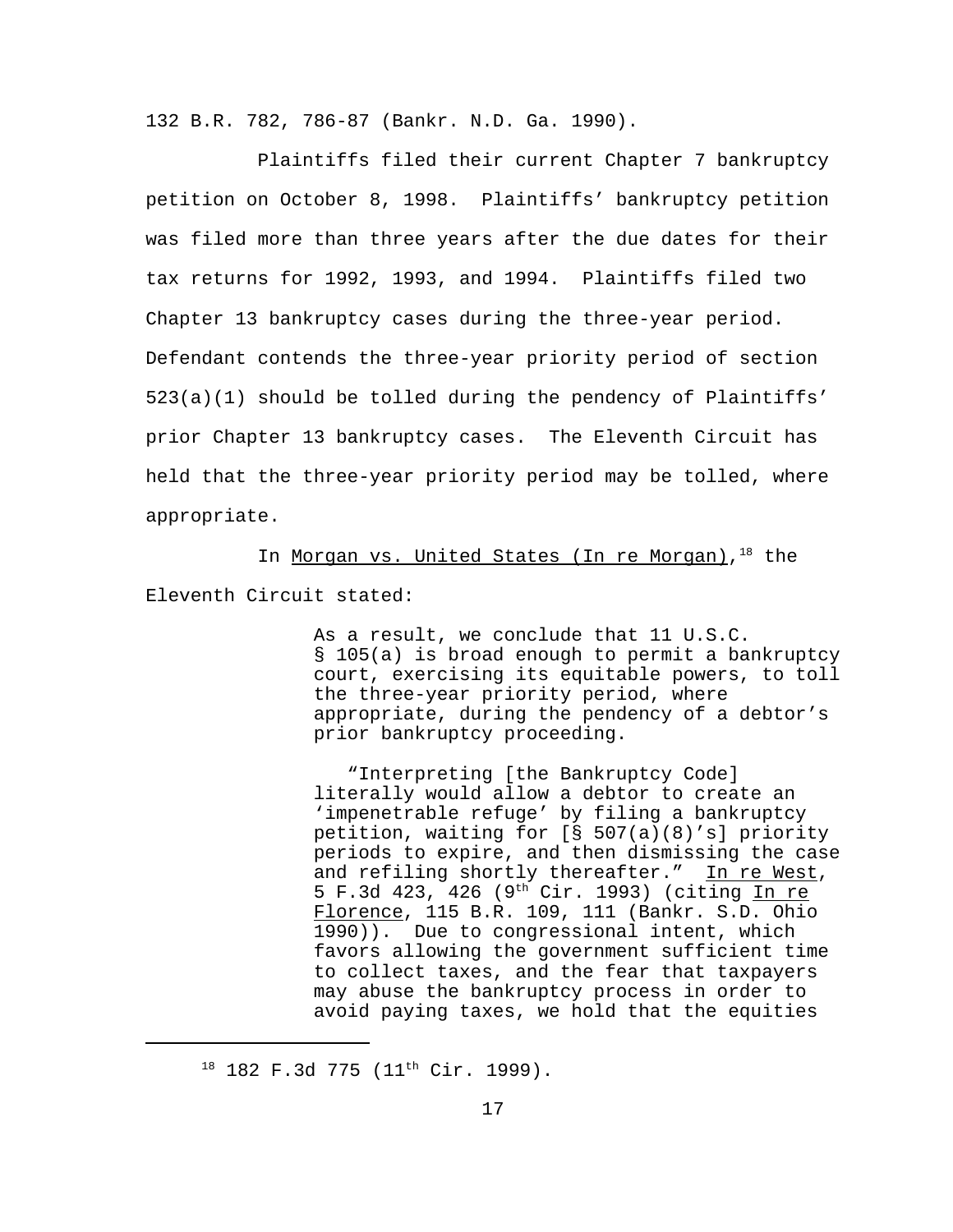will generally favor the government in cases such as this. See In re Waugh, 109 F.3d at 492 ("Congress realized that '[a]n open-ended dischargeability policy would provide an opportunity for tax evasion through bankruptcy, by permitting discharge of tax debts before a taxing authority has an opportunity to collect any taxes due.'") (quoting H.R. Rep. No. 95- 595, at 190 (1977), reprinted in 1978 U.S.C.C.A.N. 5787, 5963, 6150). There may be factual scenarios, however, in which the equities favor the taxpayer.

182 F.3d at 779-80.

The circuit court also stated:

8. While the record has not been developed fully, there does not appear to be any evidence of dilatory conduct or bad faith on the part of the Morgans. We do not set forth the equitable considerations regarding § 105(a), but we reject the notion espoused in In re Gore, 182 B.R. 293, 316 (Bankr. S.D. Ala. 1995) that a finding of dilatory conduct or bad faith is necessary to find the equities in favor of the government.

 Furthermore, we do not address the question of whether there may be a difference between the actual tax liability, penalties or interest for the purpose of considering the equities.

182 F.3d at 780 n.8.

In <u>Bair v. United States (In re Bair)</u>,<sup>19</sup> the

Bankruptcy Court for the Western District of Texas stated:

 A review of cases addressing the dischargeability of tax debts reveals several factors that have influenced courts to exercise the equitable tolling authority pursuant to section 105(a). First and foremost, the filing of successive bankruptcy petitions prevented the IRS from collecting the taxes within the

<sup>&</sup>lt;sup>19</sup> 240 B.R. 247 (Bankr. W.D. Tex. 1999).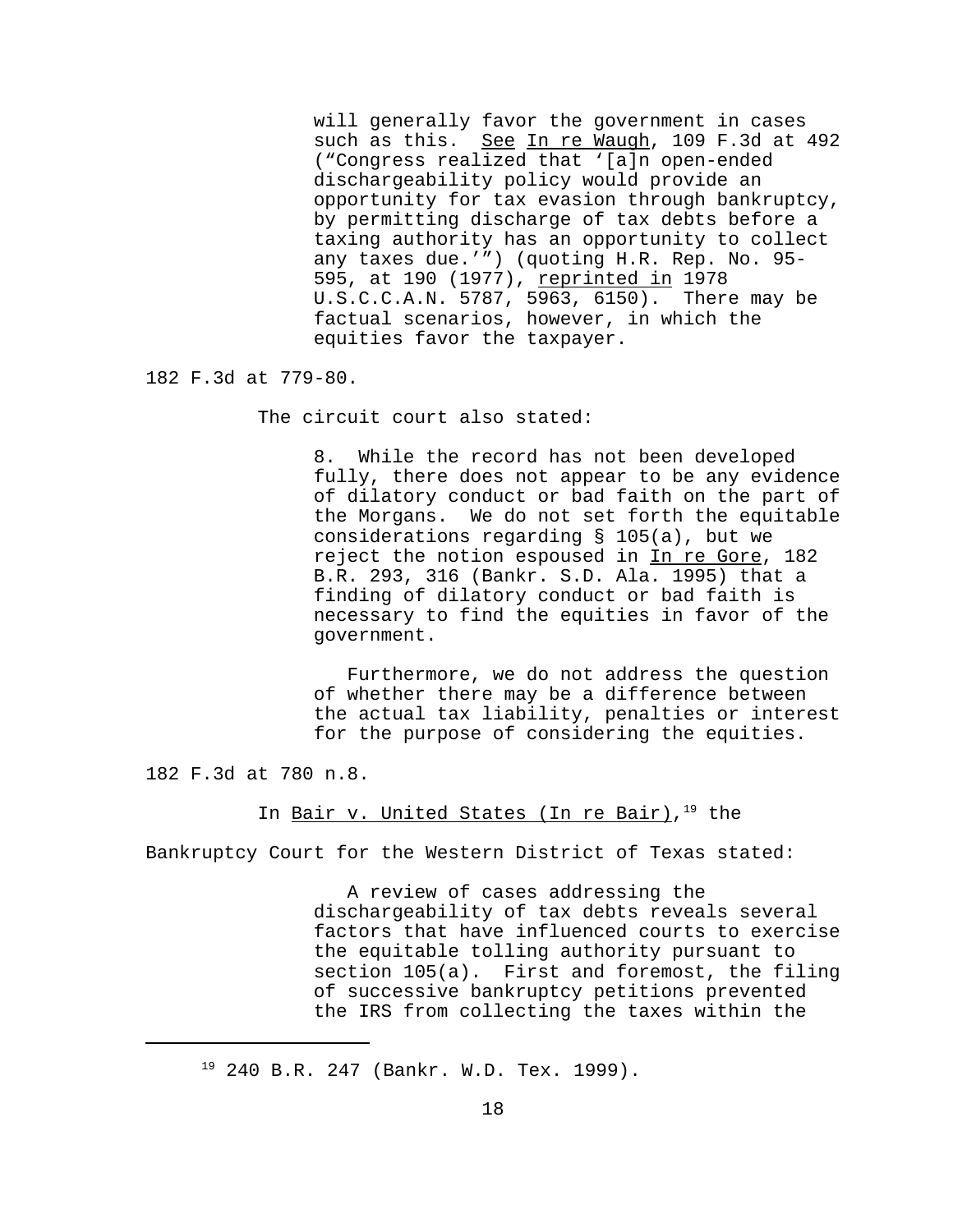limitations periods. Richards, 994 F.2d at 766 (Chapter 13 dismissal followed by second Chapter 13 filing); Ramos, 208 B.R. at 657 (Chapter 13 dismissal followed by second Chapter 13 filing); Miller, 199 B.R. at 632-34 (Chapter 13 dismissal followed by a Chapter 7 filing); Clark, 184 B.R. at 730 (five separate filings under Chapter 7 or 13). Between bankruptcies during which no automatic stay remained in effect, the IRS commenced regular collection procedures. Moss, 216 B.R. at 558; Clark, 184 B.R. at 731. Often, the debtor's filing of a bankruptcy petition followed shortly after the IRS commenced collection efforts. Miller, 199 B.R. at 634 (fifteen days after issuance of notice of intent to levy); Clark, 184 B.R. at 731 (four out of five bankruptcies filed shortly after receipt of IRS collection notice or after IRS officer had case). Other practices viewed to warrant equitable tolling involved the debtor's lack of responsibility regarding tax obligations or failure to make payments to the IRS during prior bankruptcies even while employed. Miller, 199 B.R. at 634; Clark, 184 B.R. at 731-32. Of course, neither should the IRS exhibit inequitable conduct. See Gilmore, 226 B.R. at 577 (denying equitable tolling where IRS acted arrogantly by assuming that tolling would apply and hounded debtor with collection efforts for previously discharged taxes).

240 B.R. at 252.

See also Price v. United States (In re Price), 244 B.R. 398 (Bankr. S.D. Tex. 1998) (evidence of a scheme by the debtor to by-pass the Bankruptcy Code's nondischargeability provisions, actions by the debtor to trick the IRS, diligence of IRS's collection efforts).

Plaintiffs urge the Court not to apply equitable tolling to the three-year priority period. Plaintiffs argue that the bankruptcy court's equitable powers are quite limited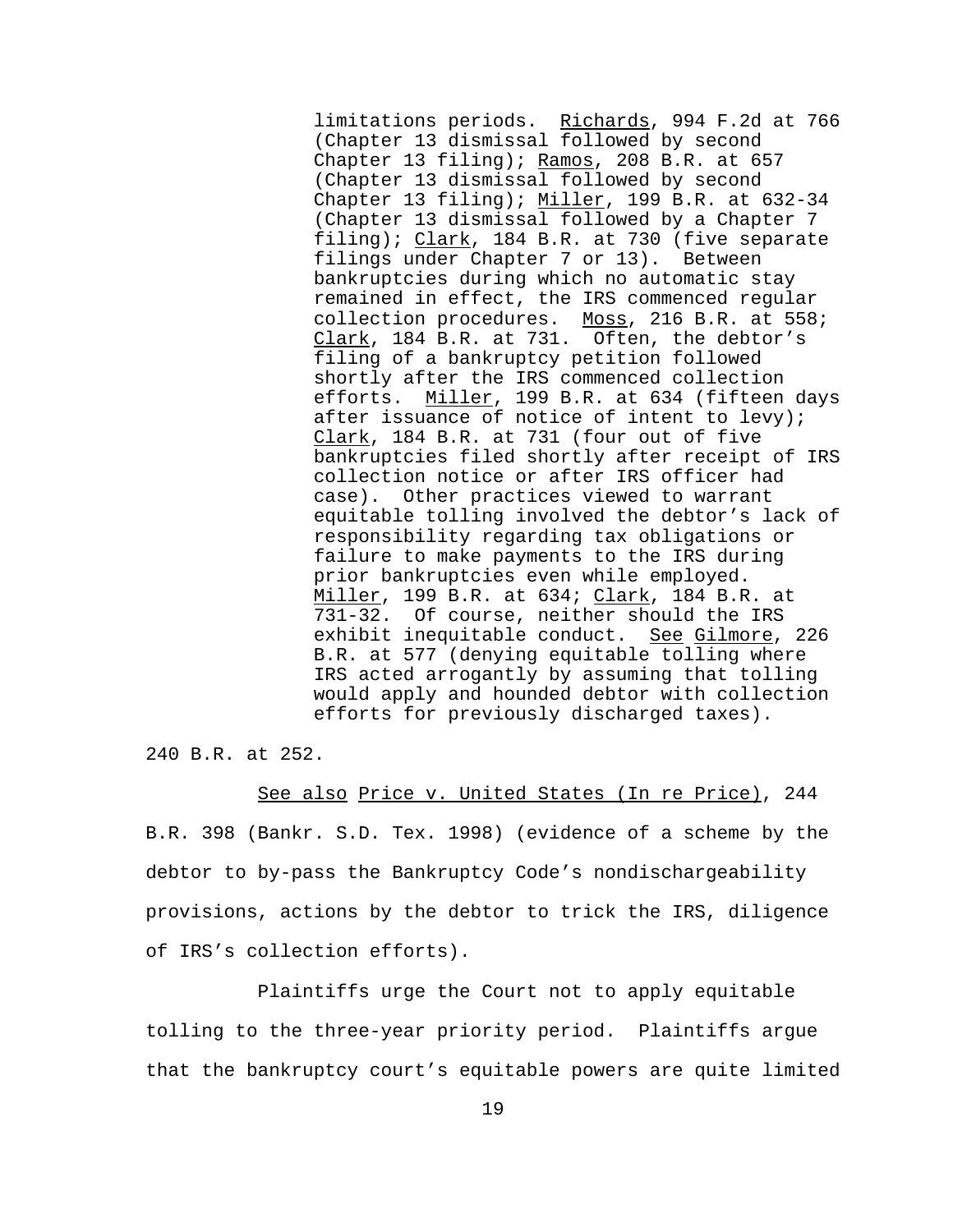and must only be exercised within the confines of the Bankruptcy Code. Plaintiffs argue that the plain language of the Bankruptcy Code does not provide for equitable tolling of the priority period. Plaintiffs essentially argue that the decision of the Eleventh Circuit in In re Morgan was erroneous. See Debtors' Trial Memorandum of Law (filed June 23, 2000); Debtors' Supplemental Memorandum of Law (filed July 20, 2000).

This Court is bound by In re Morgan and will apply that case law to the evidence presented.

Turning to the case at bar, Plaintiffs have filed accurate tax returns since 1981. Plaintiffs failed to pay in full their taxes for twelve of those years. Each of Plaintiffs' bankruptcy filings was a response to Defendant's collection actions. Plaintiffs made their Chapter 13 plan payments until their Chapter 13 cases were dismissed. In their bankruptcy schedules, Plaintiffs listed only three or four creditors. Apparently, Plaintiffs have been able to keep their other obligations current. Plaintiffs have not acted in bad faith in their dealings with Defendant. Plaintiffs have attempted to compromise or pay in installments their tax obligations. Most of their obligations represent interest and penalties rather than the underlying tax. Plaintiffs have obtained substantial relief by having their tax obligations for 1991 and prior years discharged. Plaintiffs owe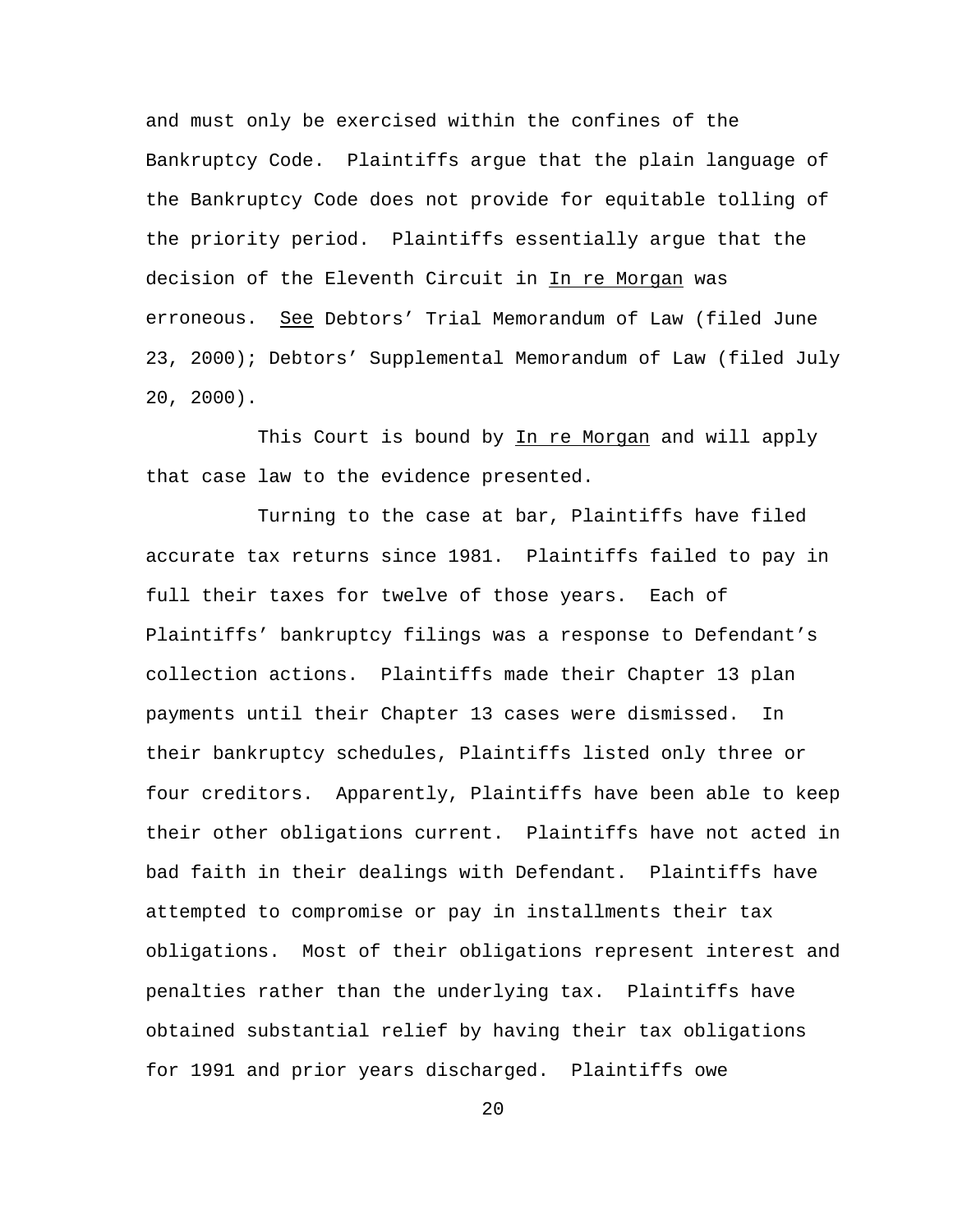\$77,453.78 for their 1995, 1996, and 1998 tax obligations, which are nondischargeable.

Defendant had a total of 1,256 days (3.44 years) to collect Plaintiffs' 1992 tax obligations. Thus, even if the Court tolls the three-year priority period, Plaintiffs' 1992 taxes would be outside of the three-year priority period. Defendant urges the Court, however, to extend the three-year priority period for an additional six months under 26 U.S.C.A. § 6503(b) and  $(h)$ .<sup>20</sup> Defendant contends that several courts,

 $20$  26 U.S.C.A. § 6503(b), (h) (West Supp. 2000). This section provides as follows:

## **§ 6503. Suspension of running of period of limitation**

. . . .

. . . .

 **(b) Assets of taxpayer in control or custody of court.—**The period of limitations on collection after assessment prescribed in section 6502 shall be suspended for the period the assets of the taxpayer are in the control or custody of the court in any proceeding before any court of the United States or of any State or of the District of Columbia, and for 6 months thereafter.

 **(h) Cases under title 11 of the United States Code.—**The running of the period of limitations provided in section 6501 or 6502 on the making of assessments or collection shall, in a case under title 11 of the United States Code, be suspended for the period during which the Secretary is prohibited by reason of such case from making the assessment or from collecting and—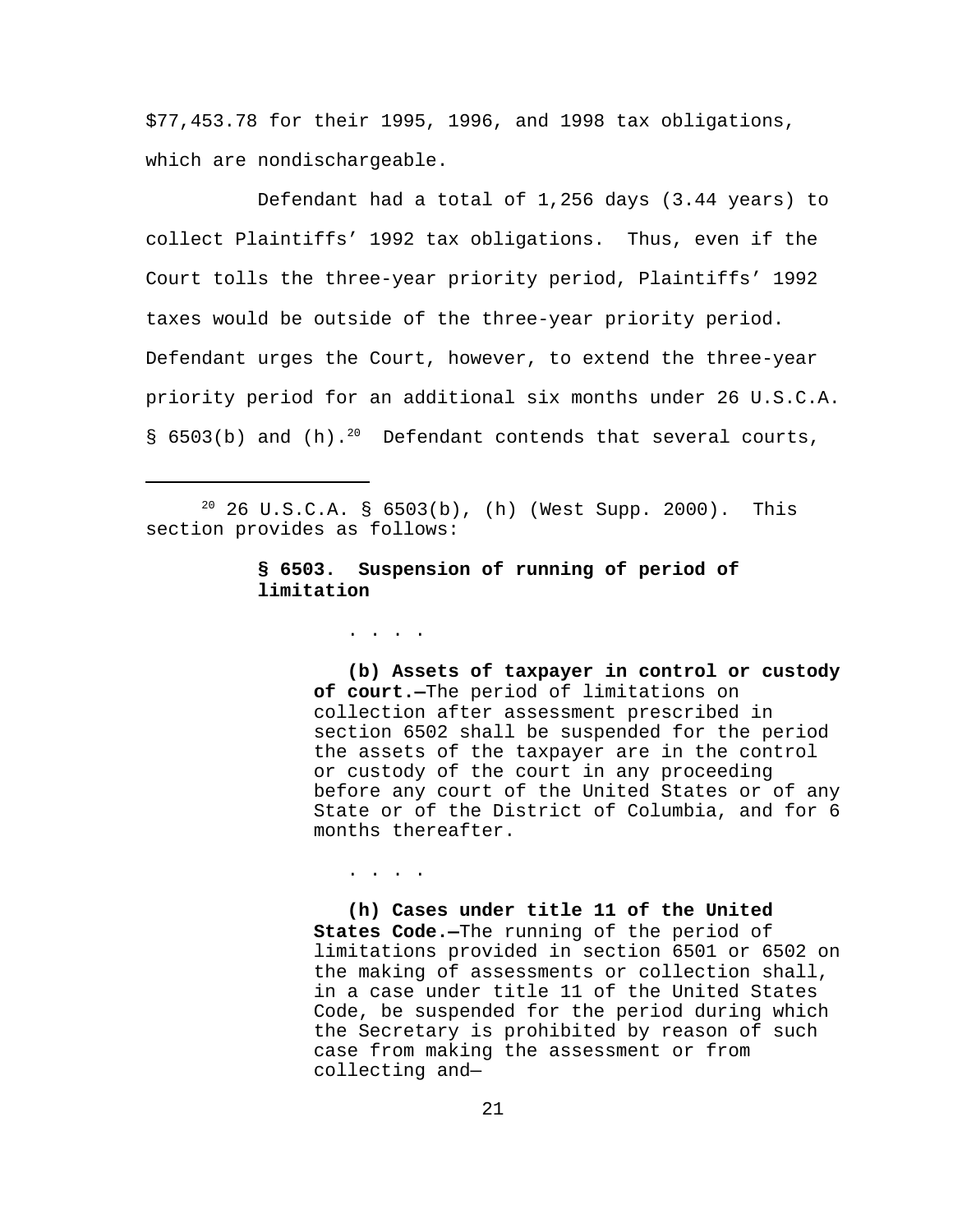relying solely on section 105, have extended the three-year priority period an additional six months. Defendant relies on Miller v. Internal Revenue Service (In re Miller), 199 B.R. 631, 634 (Bankr. S.D. Tex. 1996); Clark v. Internal Revenue Service (In re Clark), 184 B.R. 728 (Bankr. N.D. Tex. 1995); Ramos v. Internal Revenue Service (In re Ramos), 208 B.R. 655 (W.D. Tex. 1996), and Hollowell v. Internal Revenue Service (In re Hollowell), 222 B.R. 790 (Bankr. N.D. Miss. 1998) (twoyear limitations period set forth at 11 U.S.C.A. § 523(a)(1)(B)(ii) was tolled under section 105 during the pendency of prior bankruptcy and for six months thereafter). Compare McMillan v. United States (In re McMillan), 204 B.R. 835 (Bankr. M.D. Ga. 1996) (Laney, J.) (relying on 11 U.S.C.A.

 <sup>(1)</sup> for assessment, 60 days thereafter, and

 <sup>(2)</sup> for collection, 6 months thereafter.

<sup>26</sup> U.S.C.A. § 6503(b), (h) (West Supp. 2000).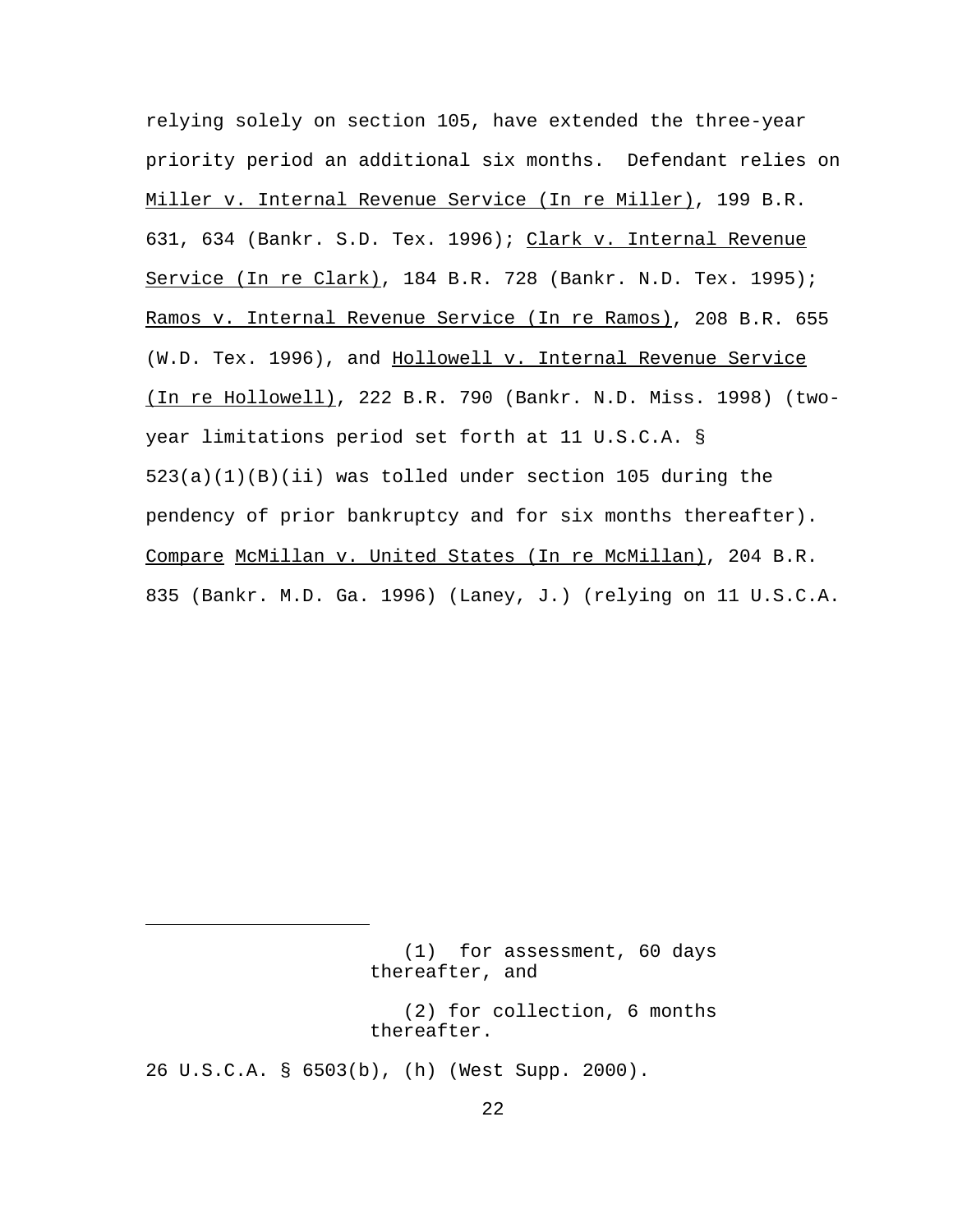§ 108(c), priority period was extended an additional six months). $^{21}$ 

# In In re Avila,<sup>22</sup> the Bankruptcy Court for

Massachusetts held that the three-year priority period was tolled during the debtor's prior bankruptcy, but not for an additional six months after termination of the automatic stay. The bankruptcy court stated, in part:

> For several reasons, I disagree with West and find no cause for expanding the three-year period in  $\S$  507(a)(8)(A)(i) by an additional six months. Most importantly, the plain language of § 108(c) and § 6503(h) specifies that they do not apply to  $\S$  507(a)(8)(A)(i). To conclude that  $\S$  108(c) makes  $\S$  6503(h)(2) applicable to the three-year period in  $§ 507(a)(8)(A)(i)$ , one must surmount not one but three indications to the contrary in the language of these three sections. First, section 108(c) expressly provides that it applies to periods fixed by "nonbankruptcy law" (emphasis added). The three-year period in § 507(a)(8)(A)(i), being a period fixed by the Bankruptcy Code, is thus expressly excluded from the scope of  $\S$  108(c). Second,  $\S$  108(c) applies only to "a period for commencing or continuing a civil action," not to a period for assessing or collecting a tax (the subject of § 6503(h)(2)), and not to a period defining the priority and dischargeability of a tax claim (the subject of  $\S$  507(a)(8)(A)(i)). And third, § 6503(h) expressly provides that it applies to "the period of limitations provided in [Internal Revenue Code] section 6501 or 6502 on the making of assessments or collection." It does not mention  $\S$  507(a)(8)(A)(i) or any other

 $21$  In In re Morgan, the Eleventh Circuit held that section  $108(c)$  was insufficient to toll the three-year priority period. 182 F.3d at 779.

<sup>22</sup> 228 B.R. 63 (Bankr. D. Mass. 1999).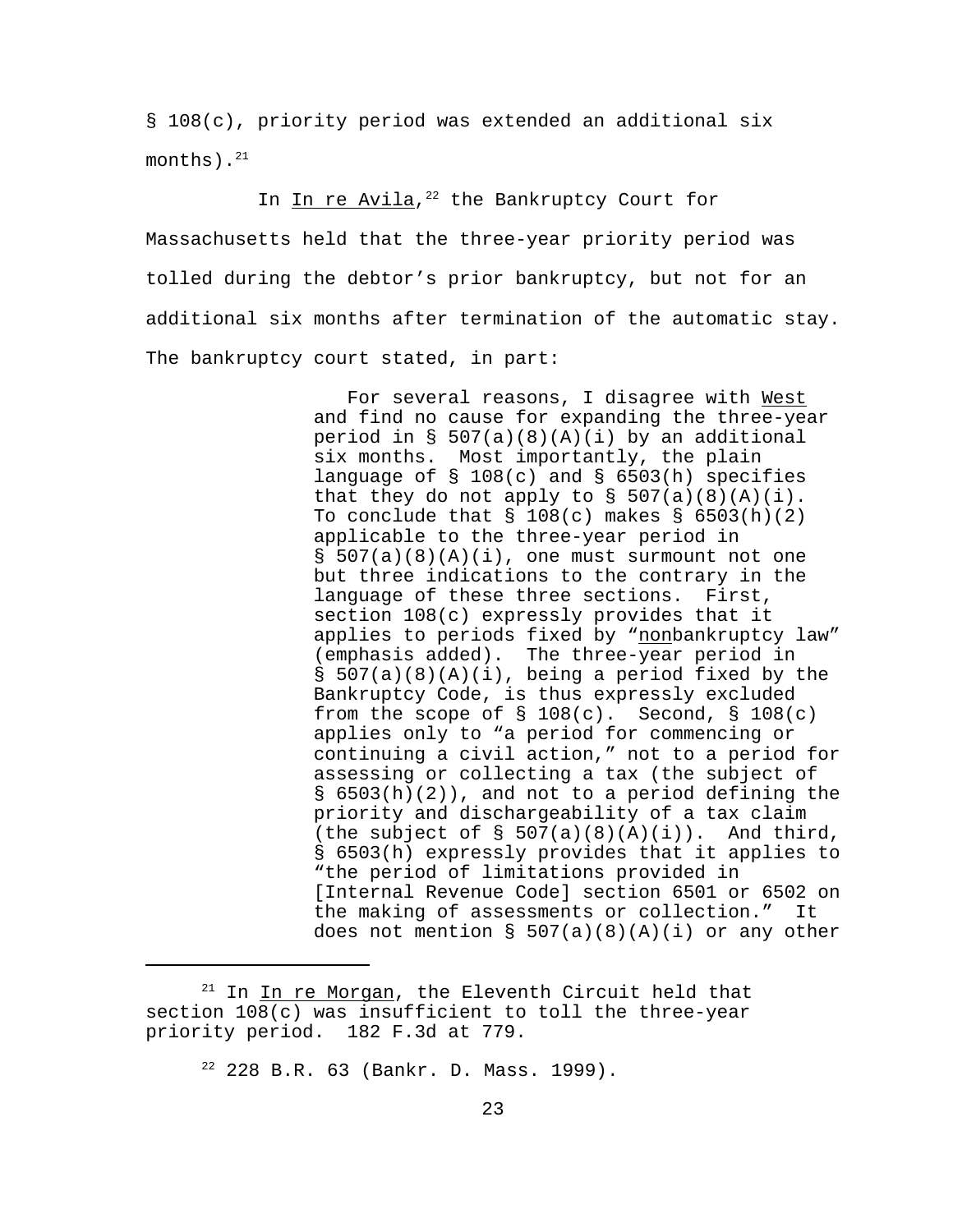provision by which the Bankruptcy Code specifies the priority or dischargeability of taxes. In short, the plain language of both § 108(c) and § 6503(h) not only states that they apply to statutes and matters other than  $\S$  507(a)(8)(A)(i); it also gives affirmative cause to conclude that they were not intended to apply to  $\S$  507(a)(8)(A)(i).

228 B.R. at 68.

This Court agrees with the reasoning of In re Avila and is persuaded that Plaintiffs' obligations for taxes, penalties, and interest for 1992 are dischargeable. Plaintiffs filed an accurate tax return for 1992. Plaintiffs did not act in bad faith. The Court is persuaded that Defendant had a reasonable period of time in which to collect the 1992 tax obligations.

The Court is persuaded that Plaintiffs' obligations for taxes, interest, and penalties for 1993 and 1994 are nondischargeable. In In re Morgan, the Eleventh Circuit Court of Appeals stated: "Due to congressional intent, which favors allowing the government sufficient time to collect taxes, and the fear that taxpayers may abuse the bankruptcy process in order to avoid paying taxes, we hold that the equities will generally favor the government in cases such as this." 182 F.3d at 779-80. Defendant had 798 days (2.19 years) and 311 days (0.85 years) respectively to collect these tax obligations before Plaintiffs filed for bankruptcy protection on June 21, 1996. Defendant had a total of 215 days (0.59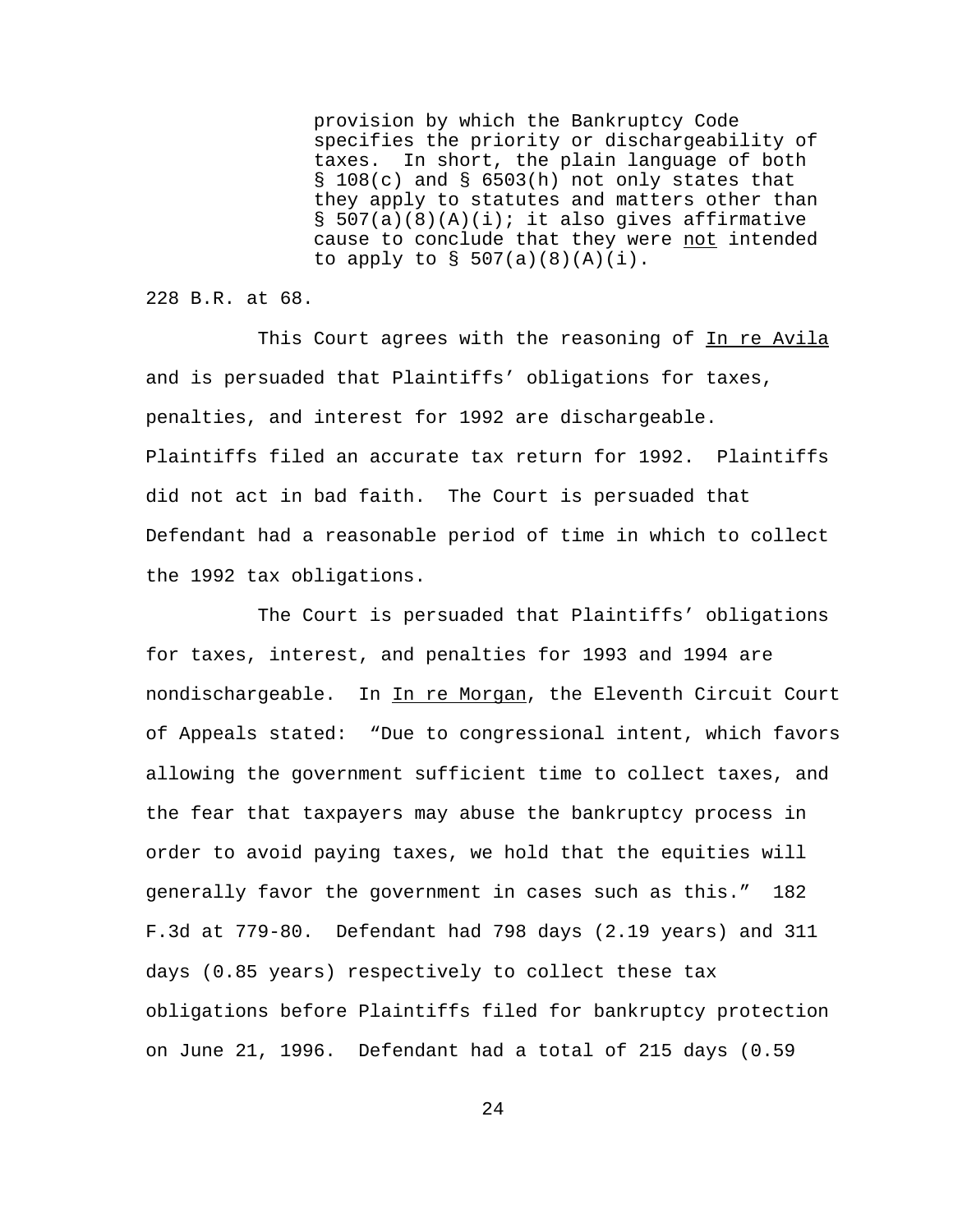years) to collect these tax obligations following the termination of Plaintiffs' 1996 bankruptcy case. The Court notes that Defendant's collection actions were stayed three times by Plaintiffs' bankruptcy filings.

As noted in In re Morgan, the equities generally favor the government. Plaintiffs have not demonstrated through their evidence facts sufficient to show that the equities favor them. Plaintiffs have not met their burden of proof.

Plaintiffs argue that the penalties for 1993 and 1994 tax years should be dischargeable even if the underlying tax obligations are not dischargeable. In In re Morgan, the Eleventh Circuit left open the question of whether there may be a difference between the underlying tax and the penalties for the purpose of equitable tolling. 182 F.3d at 780 n.8.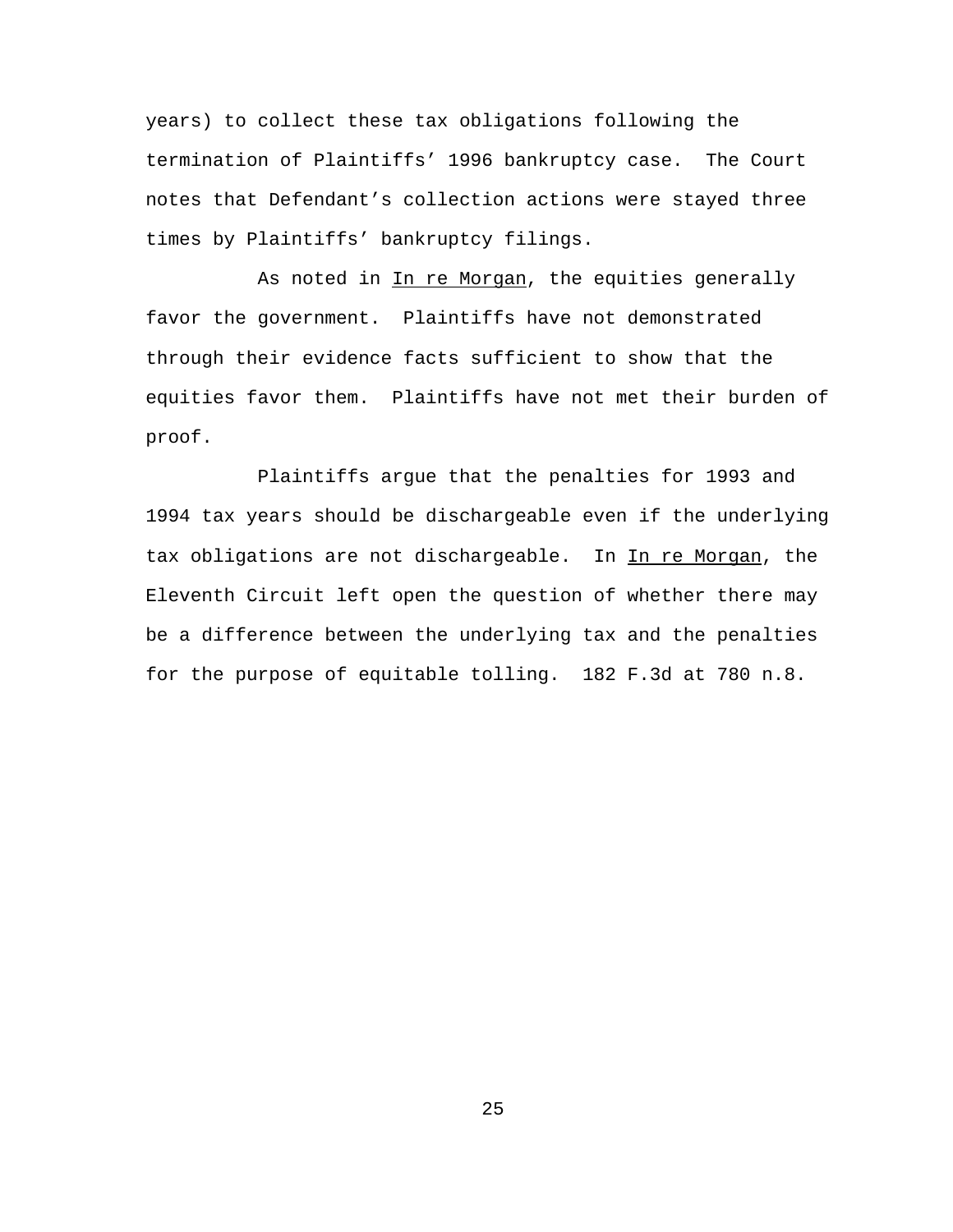The Court is persuaded that, in the case at bar, the penalties for 1993 and 1994 should be nondischargeable. The Court is persuaded that Defendant did not have a reasonable period of time to collect these penalties, and Plaintiffs have not shown that the equities favor them.

Plaintiffs argue that section 523(b) of the Bankruptcy Code<sup>23</sup> requires that the three-year priority period be calculated by using the filing date of their most recent bankruptcy petition. Under section 523(b), tax obligations that were nondischargeable in a prior bankruptcy case may be dischargeable in a subsequent bankruptcy case. The dischargeability of the tax obligations in the second bankruptcy case will depend upon whether they fall within any

 $23$  11 U.S.C.A. § 523(b) (West Supp. 2000). This section provides as follows:

### **§ 523. Exceptions to discharge**

. . . .

 (b) Notwithstanding subsection (a) of this section, a debt that was excepted from discharge under subsection (a)(1), (a)(3), or  $(a)(8)$  of this section, under section  $17a(1)$ , 17a(3), or 17a(5) of the Bankruptcy Act, under section 439A of the Higher Education Act of 1965, or under section 733(g) of the Public Health Service Act in a prior case concerning the debtor under this title, or under the Bankruptcy Act, is dischargeable in a case under this title unless, by the terms of subsection (a) of this section, such debt is not dischargeable in the case under this title.

11 U.S.C.A. § 523(b) (West Supp. 2000).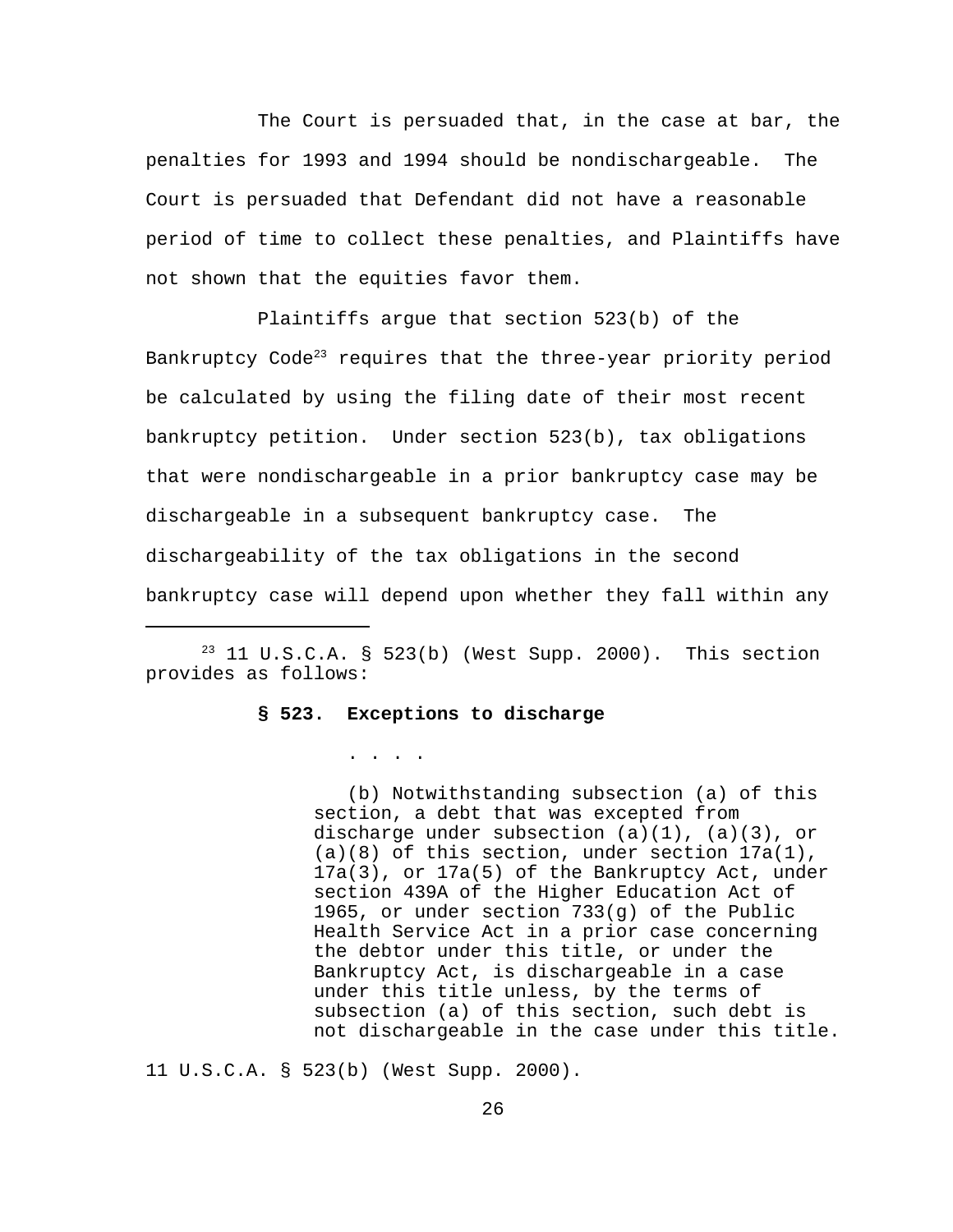applicable exceptions of section 523(a). 4 Collier on Bankruptcy ¶ 523.25 (15th ed. rev. 2000).

In the case at bar, Plaintiffs' tax obligations for 1993, 1994, 1995, 1996, and 1998 are nondischargeable because the three-year priority period had not expired when Plaintiffs' current bankruptcy petition was filed.<sup>24</sup> The Court is not persuaded that section 523(b) makes these obligations dischargeable.

Finally, Plaintiffs argue that equitable tolling is inconsistent with section 349(a) of the Bankruptcy Code,  $25$ which provides, in part, that dismissal of a case does not prejudice the debtor with regard to the filing of a subsequent bankruptcy petition, except as provided in section 109(g) of the Bankruptcy Code.<sup>26</sup>

- $25$  11 U.S.C.A. § 349(a) (West Supp. 2000).
- $26$  11 U.S.C.A. § 109(g) (West 1993).

<sup>&</sup>lt;sup>24</sup> Equitable tolling being applicable to years 1993 and 1994.